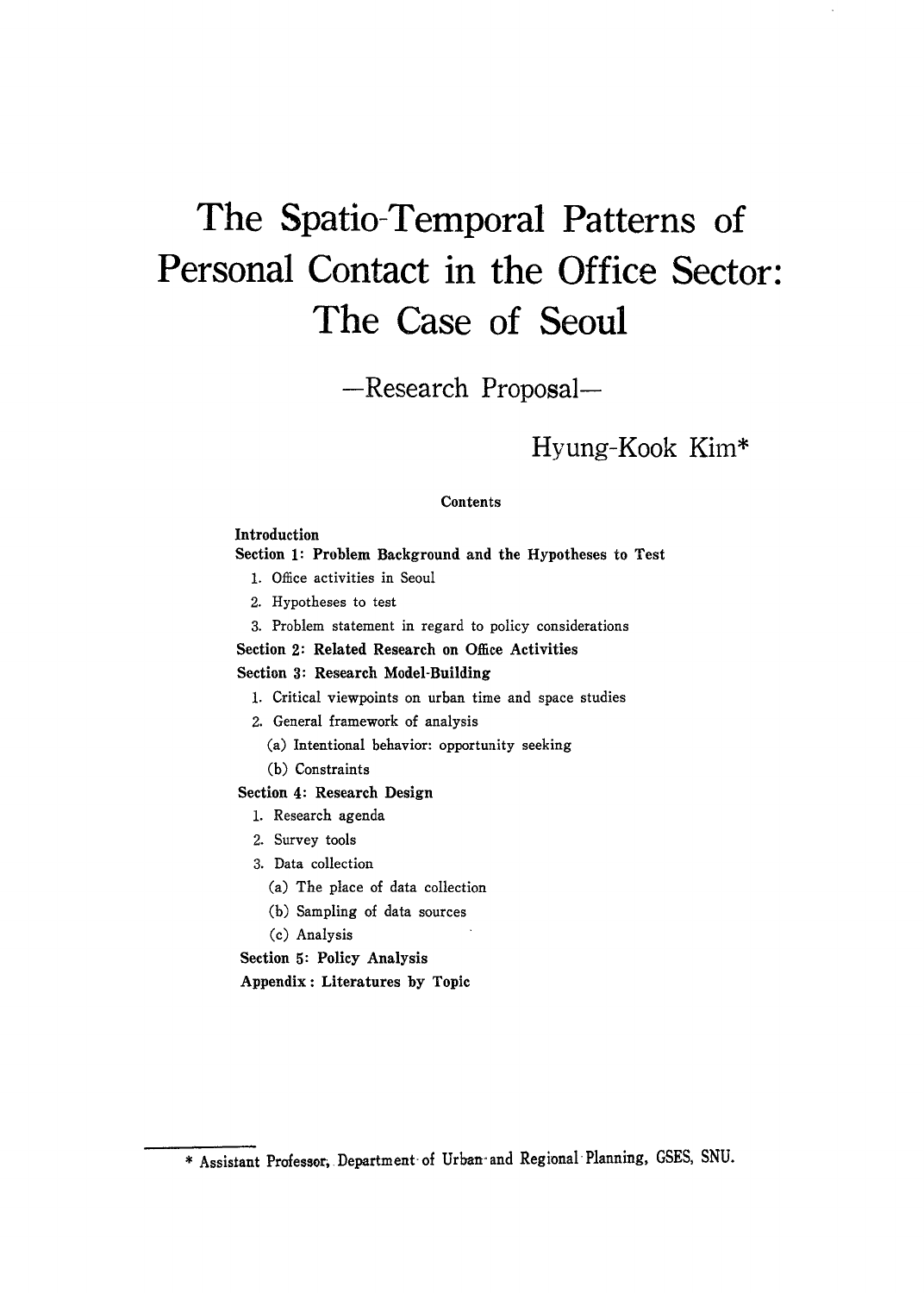No housewife or child can resist to burst into tears, if they' happen to find what the daily life of their family head looks like, regardless of how powerful or rich he is.

-Korean proverb-

# **Introduction**

This research will examine the spatio-temporal pattern of office ("quarternary") sector. When examining various activities in the office sector, information appears as key concept. Though much of the information can be readily transacted by telecommunication, the qualitative essential parts of it still require office workers to travel and to meet(or to make personal contact). This study is primarily concerned with personal contact. Special reference is made to Seoul, the capital city of Korea.

Retrospectively, the pattern is a product resulting from interaction between office workers' intentional behavior and constraints surrounding office activities. The pattern apparently influences the locational decision of office activities over time which, in turn, shapes daily office activity patterns. I will focus my research on:  $(1)$  the activity patterns of office jobs in spatio-temporal terms, particularly in regard to personal contact, and  $(2)$ the impact of the patterns on the out-of-job daily life of office workers, especially with reference to their family togetherness.

This dissertation topic is related to several areas of research in urban and regional development. First, even if Korea today is not postindustrial, it is still true that in recent years office workers have become a growing sector of the urban labor force. This has raised questions as to how and in what ways office activities have been localized in urban space. The locational patterns of office jobs call for a deliberate discussion from such planning criteria as efficiency and equity.

Second, power relationships as hierarchically conceived among office sectors in the complex of urban external economies seem to be one of the important variables which greatly influence the location of office activities. Existing literatures on office location theory have not explicitly attempted to deal with the power relationships as a crucial location factor. Therefore, an understanding of office location behavior in this respect would contribute to the design and evaluation of office location policy. It will improve national urban policy aimed at the dispersal of office activities in big cities toward other growth centers, and policies aimed toward the spatial reorganization of major urban sectors centering around office stations within a metropolitan region.

Third, the quality of life within the urban labor force deserves major consideration from urban and regional planners. As regards office workers, the quality of their lives has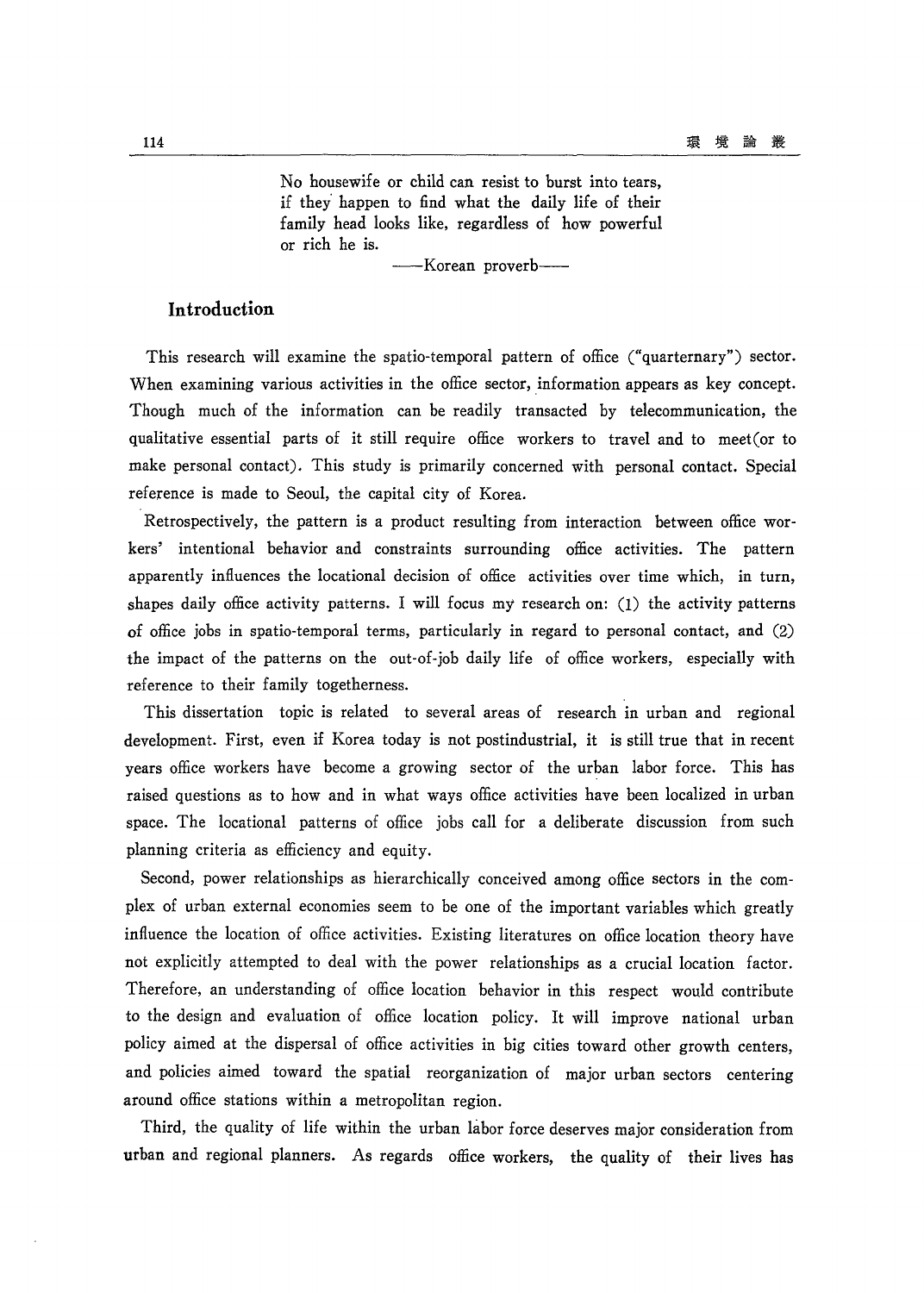The Spatio-Temporal Patterns of Personal Contact in the Office Sector: The Case of Seoul 115

drawn scant attention because their wages have been comparatively high. This is an outgrowth of the simple and often false observation that income is a sufficient indicator ·of the quality of life. Contacts in which office workers are engaged primarily with other people and partly with facilities are space-and time-bound so that they might affect the quality of their daily lives. Accordingly, an alternative approach to the quality of office workers' daily lives in spatio-temporal terms is worthy of study. There is a need for research, since there is no previous adequate study on this subjects, especially with reference to a developing country like Korea.

The following section presents a definition of the problem, the hypotheses to test, and ,some background on the structure of the office sector in Seoul. Section 2 reviews the -current literature related to the subject. Section 3 introduces a' research model followed by critical assessments of urban time and space studies. Section 4 briefly discusses the proposed research design. Finally, Section 5 addresses application of the research findings to urban policy.

#### Section 1: Problem Background and the Hypotheses to Test

#### 1. Office activities in Seoul

In Korea, as elsewhere, power relationships as observed in interactions between dominant and dependent organizations are held to be a crucial variable influencing the latter's locational decision and spatio-temporal activity patterns. As often seen in many developing nations, Seoul, the capital city of Korea, is indisputably the site of control of both private and public sectors. In recent years, moreover, rapid growth of the Korean national economy, primarily guided by central economic planning, has brought about the concomitant ,expansion of the management sector in the private economy.

It is not surprising to find that the ever-expanding management activity of the private sector has been concentrated at the core center of Seoul, the locus of the central government, where it can make full use of (1) "the ease of interorganizational face-to-face contacts"; (2) "the availability of specialized services"; and (3) "high inter-metropolitan .accessibility," as usually found in the big cities of advanced nations. (Pred, 1977). It is .argued here that power relationships can be an even stronger force in site selection in primate cities.

In the sense that the loeational orientation of private office sectors seeks the three urban economies mentioned above, there is no obvious difference in their locational patterns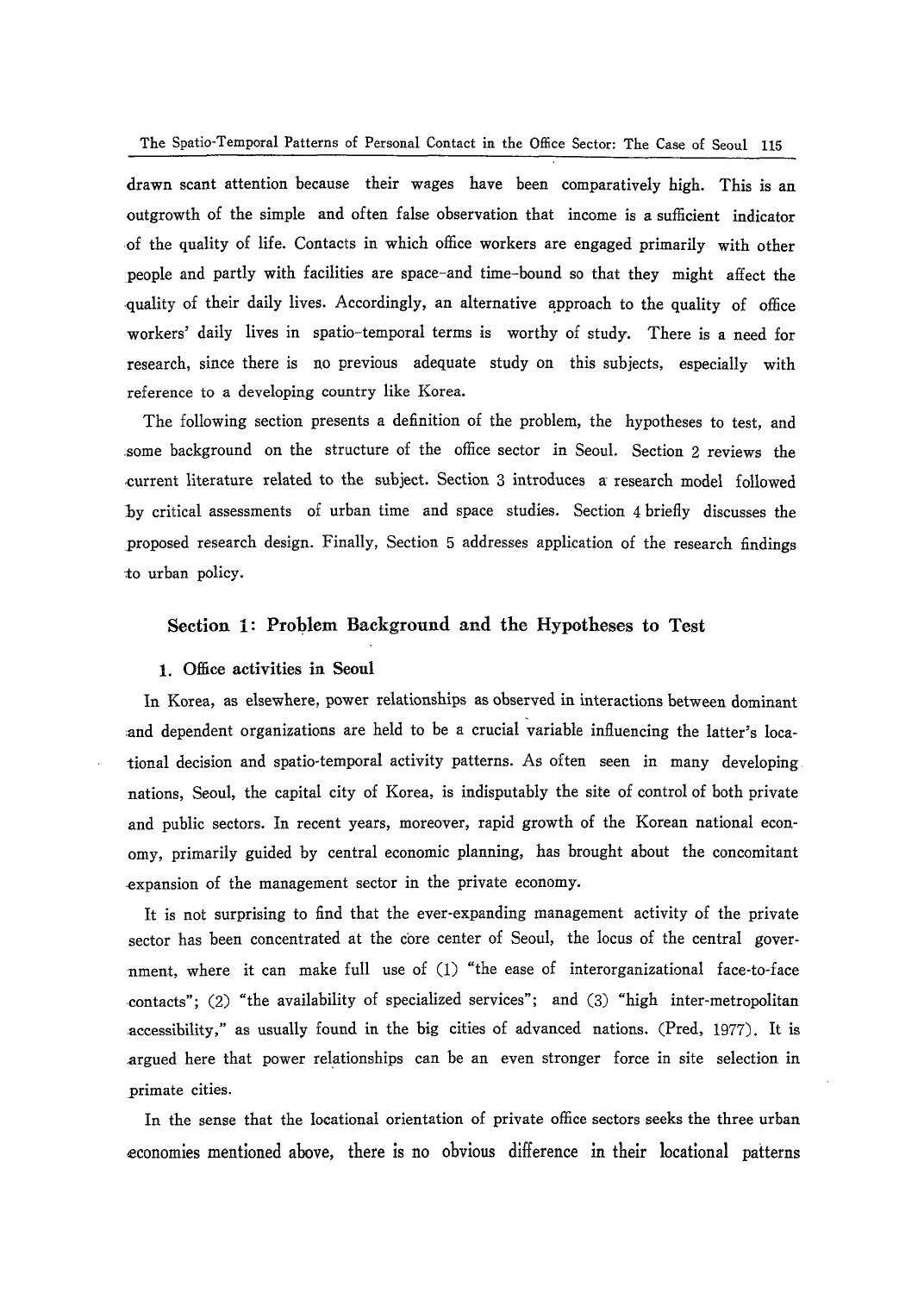between developing and developed nations. To single out distinct features in the locational pattern of office sectors in the recent experience of Korea the first fact, that is, "the ease of interorganizational face-to-face contacts", should be more specified and elaborated than others. This observation is reinforced by the observation that there exist no headquarters of the nation's top 100 business firms even in Pusan the second largest city with 3, 000, 000 population, where specialized services are plentiful and interurban accessibility is quite high.

Still at the evolving stage of industrialization, the central government appears as a pivotal influence shaping the corporations' external environment. This manifests itself through  $(1)$  its own internalization of research;  $(2)$  elaboration of a bureaucratic organization on a larger scale and in greater complexity than any corporations; (3) its own extensive social, economic, or overseas policies; and (4) its own investment activity. (Hamilton, 1974)

Therefore, economic enterprises in today's Korea are extremely dependent on the central governmental bureaucracy, and such institutions as banking and financing firms are directly under the latter's control. This situation is referred to as an "asymmetrical power relationship" (1) between the two sectors. (Friedmann, 1975) The subordinate place of economic enterprises is borne out in the following relationships. First, it is the government with a dominating position allowed by state capitalism which awards contracts or acts as large-scale purchasers of goods and services from the private sectors.<sup>(2)</sup> Second, the recent successful progress of the Korean economy is associated with an efficient mobilization of foreign capital. Major businesses as end users of this capital cannot make use of it without such government initiatives as negotiating foreign public loans and providing the foreign private sector with paycheck guarantees. Third, the manufacturing plants. owned by big businesses heavily rely on major energy sources such as oil and coal produced or distributed by public corporations under the direct control of the government. Finally, the government is, explicitly or implicitly, involved in the decision making of businesses. For example, the amounts of goods exported by trading companies is controlled through export or import quotas. Several big businesses engaged in basic industry were recently forced into bankruptcy or nationalized, when their financial actions became an

<sup>(1)</sup> This is defined as "the ability of organizational and institutional actors, located in. geographic space, to mobilize and allocate resources (manpower, capital, and information) and intentionally to structure the decision field of others (i.e., to constrain the decision of others by policies, rules, and commands)." Friedmann (1975:267).

<sup>(2)</sup> This action is named "implicit locational decision" by Pred (1977).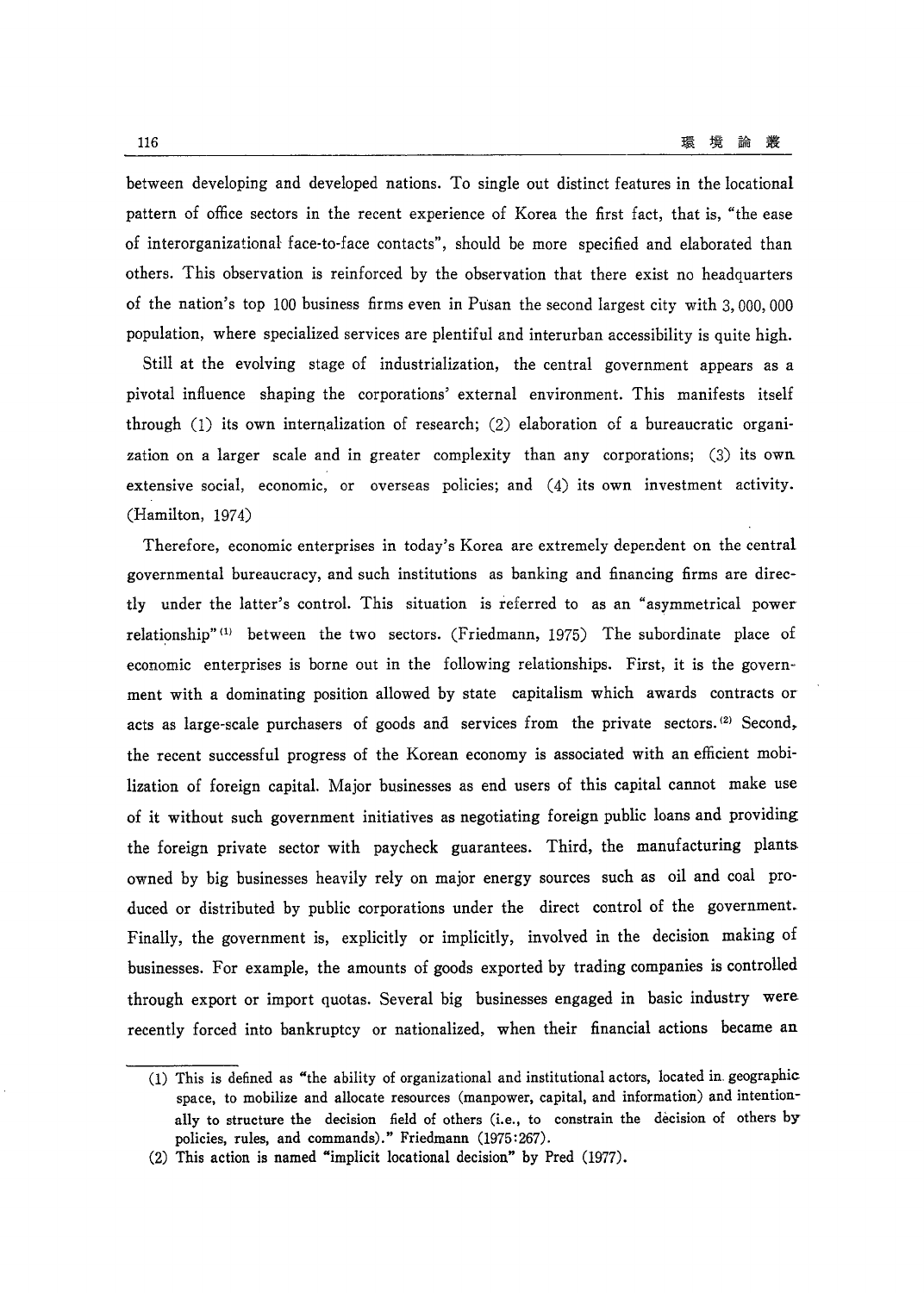The Spatia-Temporal Patterns of Personal Contact in the Office Sector: The Case of Seoul 117

embarrassment to the government\_

In the spatial context, the above-mentioned power relationship overwhelmingly influences the locational decisions of economic enterprises\_ They must gain direct and easy access to the various departments of the government and other power sources in the executive and military. On the other hand, the unequal power relationship also encourages interorganizational communication linkages on the part of business firms. They learn to depend on face-to-face contacts rather than speedier, but indirect contact by telecommunication.

Business environments change frequently and unpredictably: regulations are changed, ministries are reorganized, the relative costs and availability of production factors and financing shift suddenly. It is therefore often crucial to be at the centers of influence, decision, and information. The heavy bureaucratic maze of permits and licenses requires that papers be personally shepherded from one official's desk to another. This is partly because rules and procedures are often confused or even contradictory. Many an overbureaucratized machine needs to be lubricated by flattery, persistence, and great resources of persuasion, including bribery. (Alonso, 1968).

In addition, socio-technical and management variables contribute to the preference of personal contact to telecommunication: (1) telephones are much less dependable in a newly developing country while mail is slower and often fail to arrive. (2) Most messages and. information which business firms receive from outside are less impersonal and standardized than in developed countries where contracts, terms of finance and details of payment and delivery, specification of the product, and a thousand other forms of contract tend to follow established forms. As a result, personal contact seems much more dependable to Korean business firms than telecommunication. Communications depend far more on word of mouth than any other means since a multitude of business procedures has yet to be standardized and, consequently, call for discussion and negotiation. And (3) personal relations enter frequently and pervasively into human contacts of all types more often than not. In developing countries like Korea, it is far more important to cultivate sources, to establish a commonality of attitudes or class positions. Information on new developments becomes available at irregular intervals, and channels must be kept open to be certain of being informed by influential office sectors. Since the information is unpredictable, often taking the form of rumors or confidential reportage, it is important to be in contact with many people and to see them even when no particular business is at hand.

2. Hypotheses to test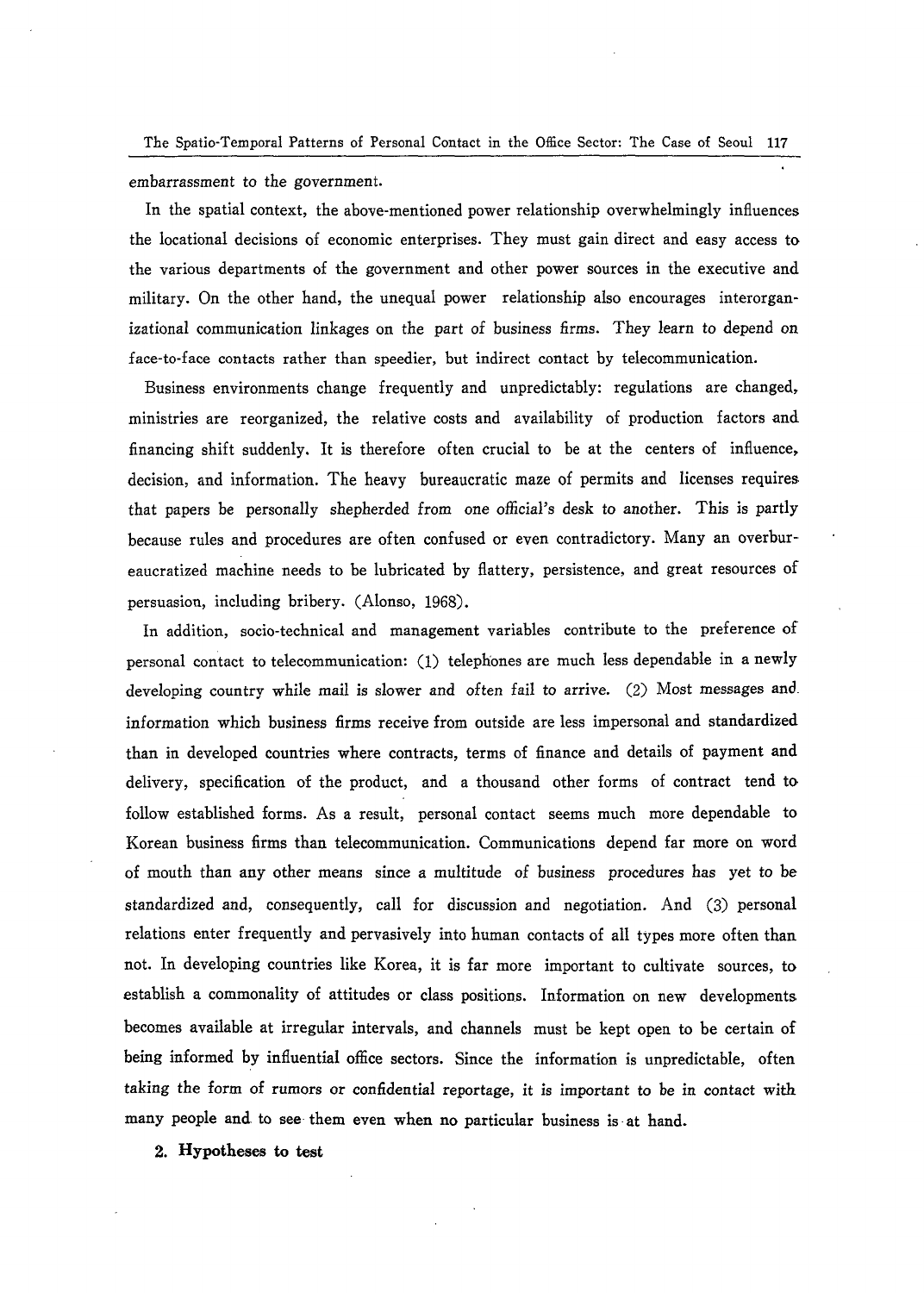At the outset, this research defines the "office sector" (3) as that set of activities engaged in the handling, processing and transmission of information. Within this sector is found the greater proportion of private and public decision-making activity, administrative of professional services, and research. For convenience, the research focuses upon office establishments (or firms) pursuing such activities at one particular location.

A number of hypotheses arise that appear both worthy of study and significant for urban planning decisions. It is observed in today's Seoul that office workers at less powerful business firms are often requested to come to the office of more powerful organizations on mutual business matters, even though these transactions might have been conducted by telephone in a more efficient way. However, this form of office behavior does not appear to bother those less influential business firms. Rather, they hold that their success in business activities is more likely to be dependent on a smooth and harmonious relationship with such external, powerful office organizations. In this context, the power of certain office firms within an office activity complex can be ascertained by observing the pattern of office work contact trips among firms. Usually those taking the initiative in making such personal contacts are employees of the less powerful firm.

The above discussion leads to a conceptualization of four hypotheses.

*First, the more powerful an office firm, the more frequently it receives personal calls hy the office workers representing less powerful office organizations.* 

*Second, if less powerful office firms need a favorable response from more powerful office firms in any business matters, such contacts would be carried out personally rather than indirectly by telephone.* 

*Third, when contact is prearranged, contact arrangements concerning the location, time-zone and duration of personal contacts are determined by the more powerful of the contact counterparts to his convenience.* 

*Fourth, if contact arrangements could not be made in advance or necessity of contacts*  takes place with too short a notice to make an appointment, business office workers must *be patient to wait for quite a long time until the contact time of powerful contact counterparts becomes available to them at most at the latter's office stations.* 

As suggested in the above, personal contact is of greater importance to business activity. An ultimate form of personal contact in compliance with the existing power relationships

<sup>(3)</sup> The definition of office sector to be utilized in this research is similar to that of the "quarternary sector" identified by Gottman (1970\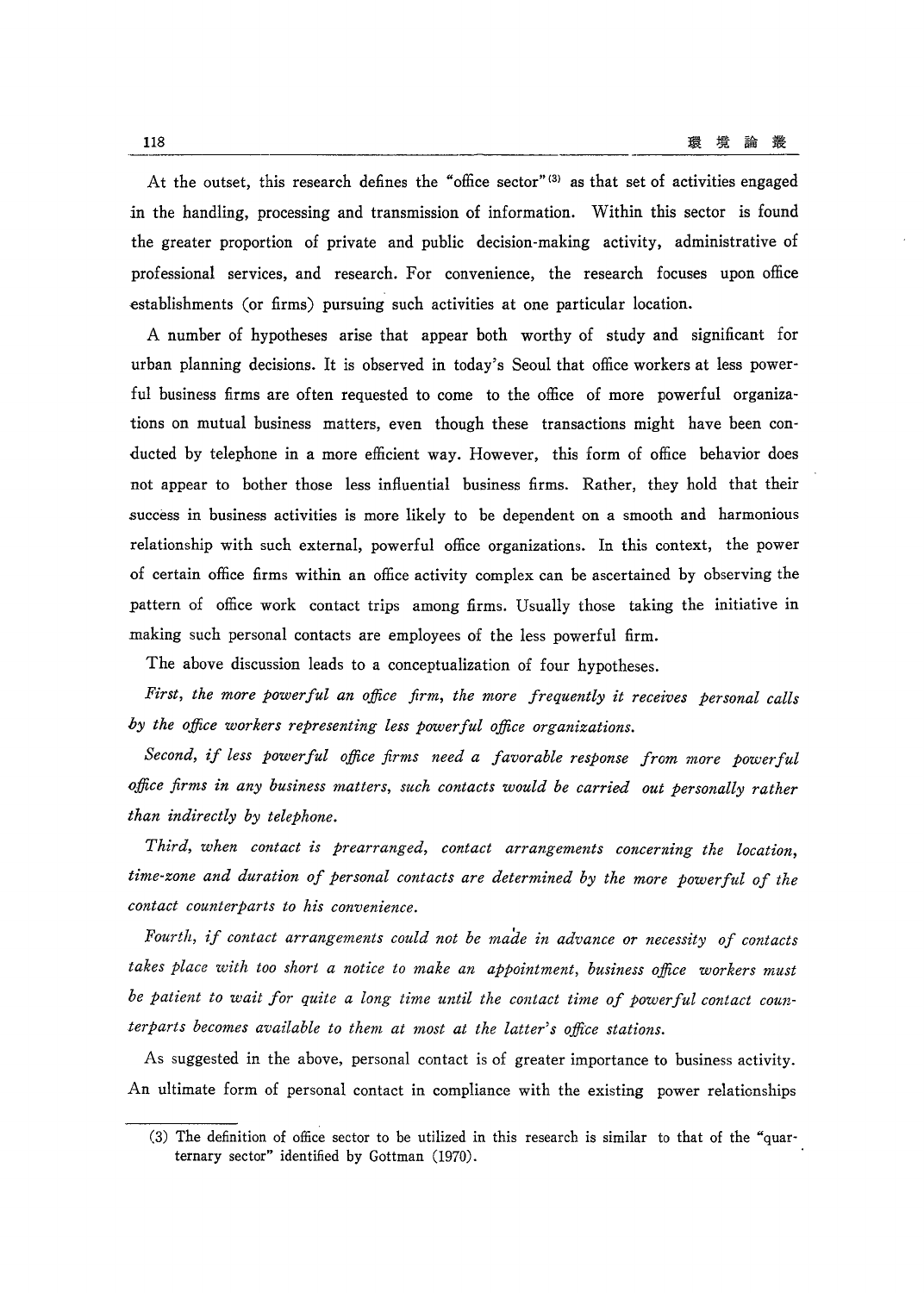stands to develop into an "intimate relation". (4) It might be facilitated by such socializing .as dining and drinking together. It is observed in Seoul that many government office workers and business people rarely go home immediately after their regular office hours due to such after-hours socializing. As a result, their family life is disturbed.

The fifth hypothesis is: If it is necessary to develop intimate relations by socializing, *office workers are ready to extend their office hours beyond their regular* 9-5 *office hours.* 

# 3. Problem statement in regard to policy considerations

As far as the office workers of private office establishments are concerned, the office activity pattern hypothesized above addresses two planning issues. First, it seems unlikely that they make efficient use of their business hours in conducting personal contacts, because they either tend to make personal contacts with no prior arrangement, or intend to' drop in on their powerful contact counterparts with no apparent business objective. This behavior is subject to an evaluation from the standpoint of urban time-use.

Secondly, because of an asymmetrical power status among firms, office workers employed by less influential companies more often than not work beyond their regular office hours. They do so to keep their availability maximally at the convenience of their counterparts at power sectors. Therefore apparent disparities in urban time-use arise where the office workers daily lives are constrained by their contact counterparts. Frequent late homecoming may cause deterioration in the family life.

#### Section 2: Related Research on Office Activities

Attention to office activities in cities begins with location theory. The theory attributes location decisions of office activities to agglomeration and external economies abundant in the core area of big cities. However, deductive economic and geographical models offer little help in the explanation of the locational behaviors of the office industry. Traditional location theory is rooted in part on such concepts as the minimization of costs and the maximization of revenue output. These concepts seem to hold little application to the process and nature of office location decisions given the range of additional factors to be considered. It must be pointed out, however, that notions<sup>(5)</sup> about agglomeration economies

<sup>(4)</sup> Following Alexander (1966), it is defined that "close contact between two individuals in which they reveal themselves in all their weakness, without fear." Two conditions which intimate contact requires: (1) the people concerned must see each other very often; and (2) they must see each other under informal conditions.

<sup>(5)</sup> Still, these notions are much more useful in understanding and helpful in interpreting the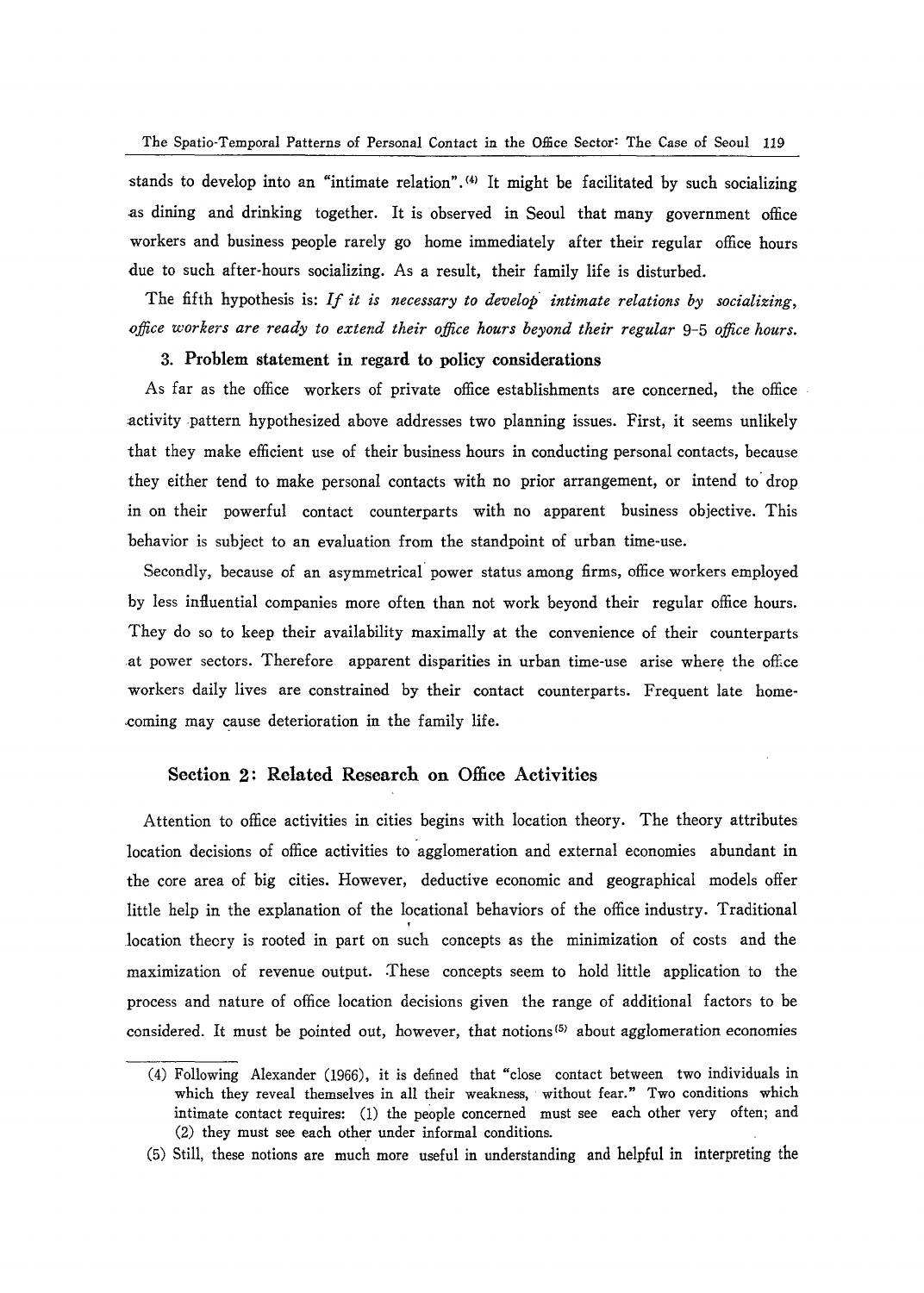and externalities, and central place theory provide valuable insights into the behavior of offices in a spatial context. They also confirm the many advantages resulting from the geographical clustering of office activities. The location decision of office activities might, however, be influenced by many factors of which only a few have been studied in any detail. "All the rest were assigned to a residual category which was labelled agglomeration factors, external economies, or whatever." (Tornqvist, 1977).

Under these circumstances, behavioral characteristics of office activities among other things have yet to be more fully elaborated. Business executives and other decision·makers are in reality only rational to a limited extent, as opposed to the assumptions of normative models of traditional location theory. Since they cannot be absolutely certain of reaching' a profit maximizing decision at a reasonable cost and with moderate effort, the businessmen opt for a decision which at the moment is regarded as satisfactory, and would rather allow subsequent decisions to move to depend on the rule of locational inertia.

On the other hand, the study of contact patterns and linkages between firms (Goddard, 1975; Tornqvist, 1970) is focused to test to what extent spatial association between office activities is correlated with their functional ties. It has been demonstrated, almost exclusively with reference to advanced countries like Britain and Sweden, that spatial association is not a necessary condition fur functional linkage.

Modern transport and communication technologies make economic and social propinquity less dependent on spatial propinquity than ever before. This observation has been modestly supported by the newly emerging suburbanization of office firms identifiable in a few metropolitan regions in advanced countries. But it cannot be predicted for certain that the suburbanization of office locations would turn out to be a dominant trend in metropolitan landscapes. That is, a majority of office firms in developed nations still remains in the central business districts of big cities, partly because increases in travel speed within most of the metropolitan settlements have been -relatively modest as compared to the increasing speed of inter-metropolitan travel. The potentials of new highway system have been to a considerable extent restrained by the countereffects of congestion and the improvement in transit systems have been rate. Thus, peak-hour travel speeds have not increased considerably. (Webber, 1966).

Despite a small, though growing, body of evidence in support of the suburbanization of

inter-metropolitan area behavior of the industry rather than in clarifying intra-metropolitan location. (Manners, 1974; Richardson, 1972).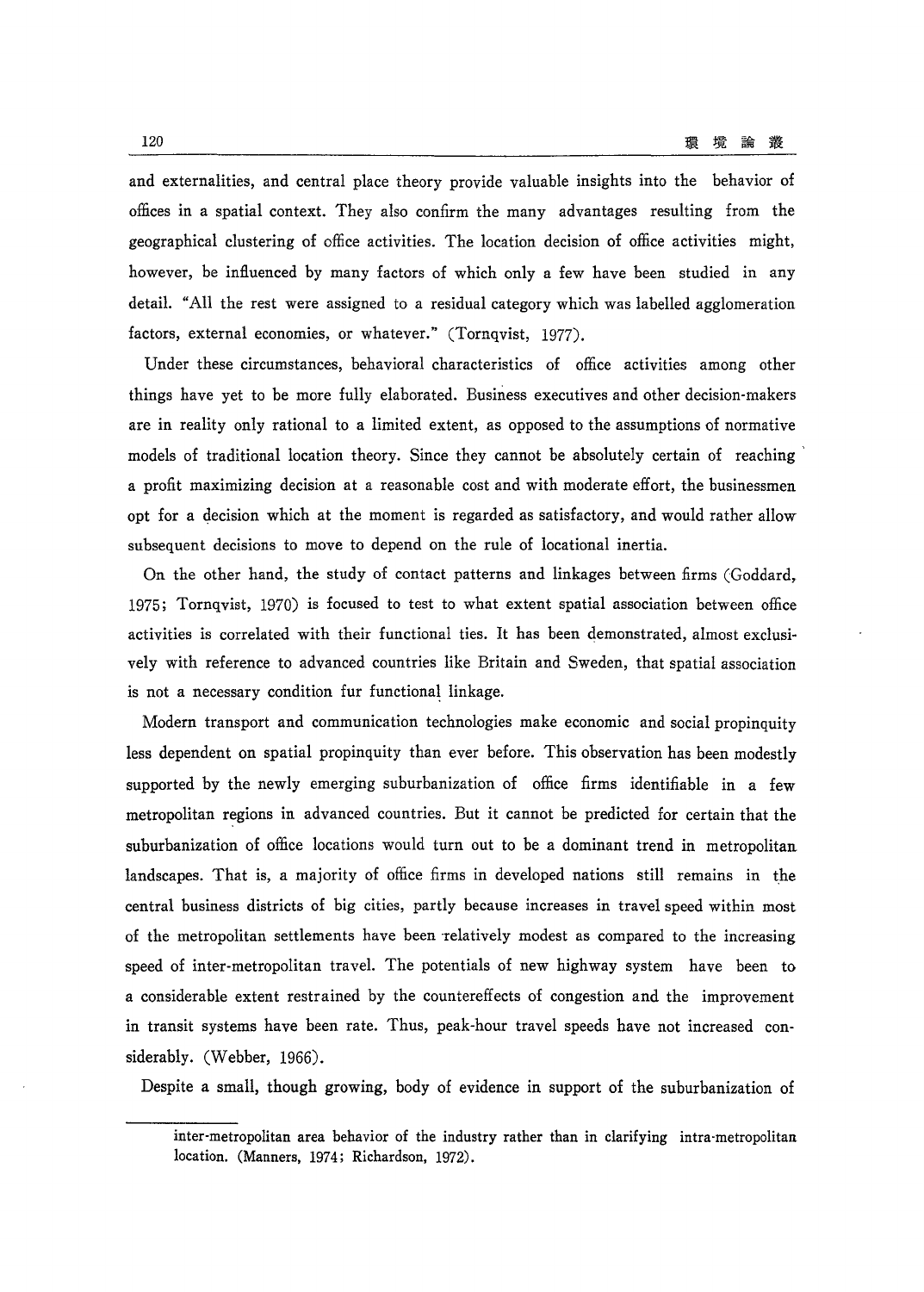office locations, ambitious regional planners in such countries as Britain and Sweden dare to argue that the incidence of office suburbanization within metropolitan regions is applicable to the dispersal of office firms even in an interurban scale. They contend that a drastic reduction of distance friction made possible by modern transport and telecommunication leads to decentralization of office function and, accordingly, dispersal of office location to outlying growth centers.

Nonetheless, the achievement of such a policy objective is seldom realized and if it succeeds, takes enormous costs. (Bannon, 1973). The reason for this case is very clear. Communication linkages are not the only factor that influences office location\_ Other factors have to be taken into account. The cost of land, rent levels of office space, differential availability of labor and professional skills, unwillingness of staff to change locaticn, prestige, tradition, inertia, ignorance, specific facilities needed, and the availability of other external contacts are significant considerations. (Wilmoth, 1974).

Transport and communication costs in monetary terms make a negligible contribution to office location decision at most. A case study on London reveals that on the average the direct cost of communications (i.e., telephones, postage, stationary, travel, but ignoring travel time) .amounts to only 8 percent of operating costs, compared with 73 percent for staff salaries and 18 percent for accomodation. (Goddard, 1975). Nor are rent costs, since they just remain at less than 10 percent of total operating costs. (Manners, 1974).

The preceding discussions shed light on the rationale for why business establishments seem willing to suffer high costs of congestion in the dense central district of big cities. That is, face-to-face contact remains one of the most effective forms of business contacts. The probabilities of making chance face-to-face contacts are greatest where the density of people sharing similar interests is greatest. (Webber, 1964). Office establishments which rely on rapid access to accurate information have traditionally chosen to locate there primarily because information is received on a face-to-face basis. In all, business contacts need the saving of communication time as well as human contact in information handling.

As far as the saving of communication time is concerned, the substitution of telecommunications for transportation has drawn considerable attention from a range of concerned disciplines. Leapfrog development in communication technology has been ,expanding its subsitutability at an increasing rate. But the rate and degree to which electronics communications might substitute for personal travel are difficult to predict accurately. It depends not only on the economic trade-off between travel and communication costs but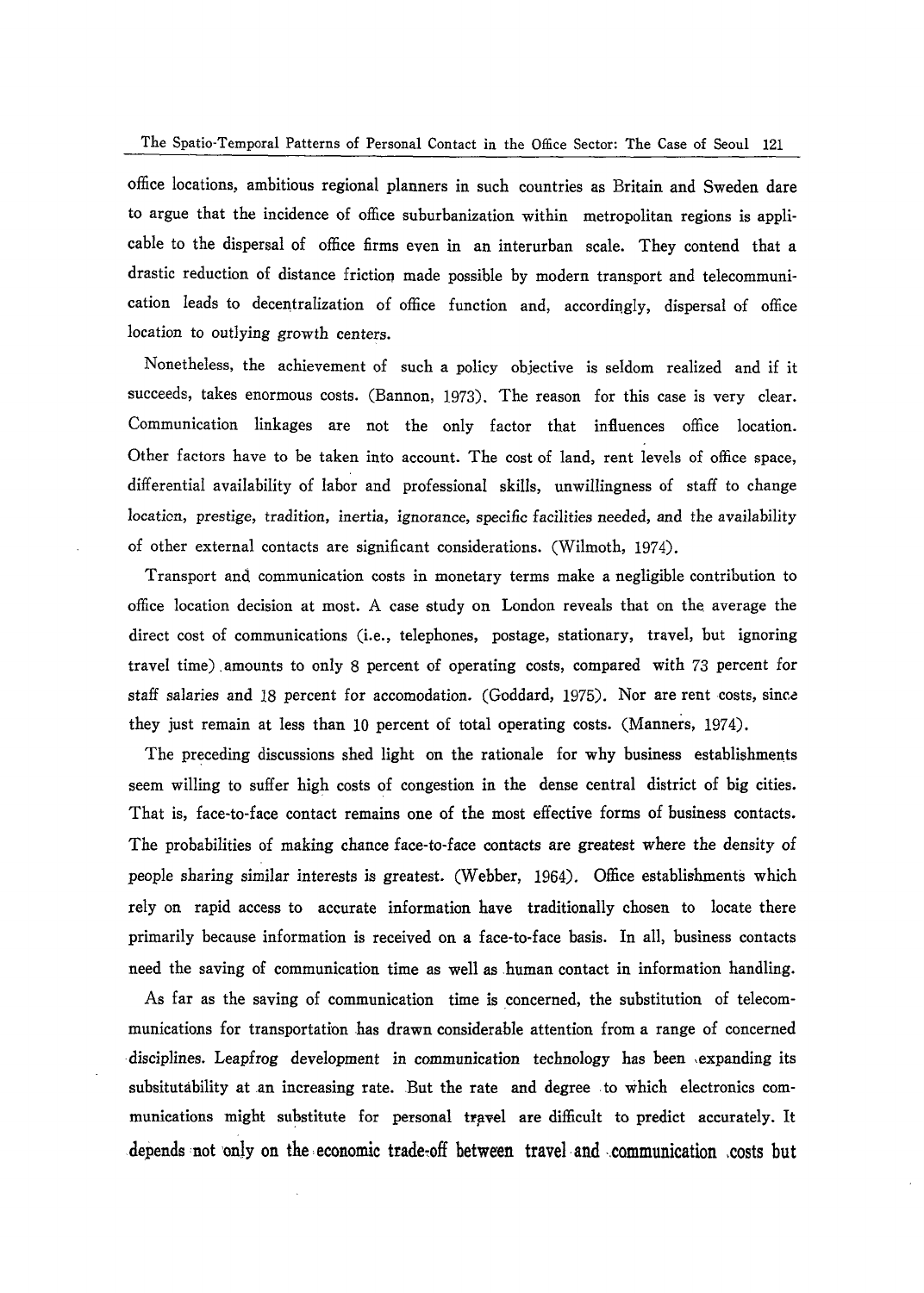also on: the psychological acceptability of a television presentation in place of face-to-face contacts; the loss of social amenities such as handshakes; and the possible loss of orientation and perspective caused when everyone from corporate president to file clerk appeared on the same screen. There would be no building with which to identify a man's image, no office to reflect his personality or position, and no possibility of being invited to lunch. Instead, he would be just another face on the same old screen. (Harkness, 1972)

What can be said under these circumstances is that telecommunication is selectively applicable to the contact economy of office activities, varying with the kinds of jobs which office firms are going to perform. An empirical survey (Goddard and and Morris, 1976:47) suggests that telecommunication is more applicable to planning and programmed contacts than orientation contacts. (6) In other words, it is face-to-face, not indirect contacts by telecommunication that could efficiently deal with subjective, non-routinized and unstandardized information.

Face-to-face contacts are greatly preferable in the following circumstances (Tornqvist, 1970): (1) when several people have to exchange information with one another at the same time: (2) when the exchange of information contains an element of uncertainty; (3) when it is difficult or impossible to foresee what situation will arise; (4) when the information given and received sparks off a chain of new situations demanding new exchanges of information; (5) when the contacts contain essential elements of problemsolving and intelligence work; and (6) when contacts are in the form of negotiations and discussions.

And personal contact patterns in the functional context are as follows:

- -Frequency of meetings and their length are significantly related, with frequent contacts most likely to be short.
- -Frequency of meeting and size of meeting are associated, small meetings being most frequent.
- -Frequency and purpose are highly related; advice and general discussion being most frequent at occasional or first meetings, and giving/receiving orders and bargaining being most likely at daily meetings.

<sup>(6)</sup> According to Goddard and Morris (1976), programmed contacts are most likely to occur between two people who are in fairly regular and unarranged contact in order to discuss specific matters which involve few two-way exchanges. Like programmed processes, planning contacts involve familiar individuals in short but more wide range discussions. Orientation contacts are likely to occur in long contacts involving a large number of people and arranged a long time in advance in which wide ranging discussions with a lot of feedback occurs.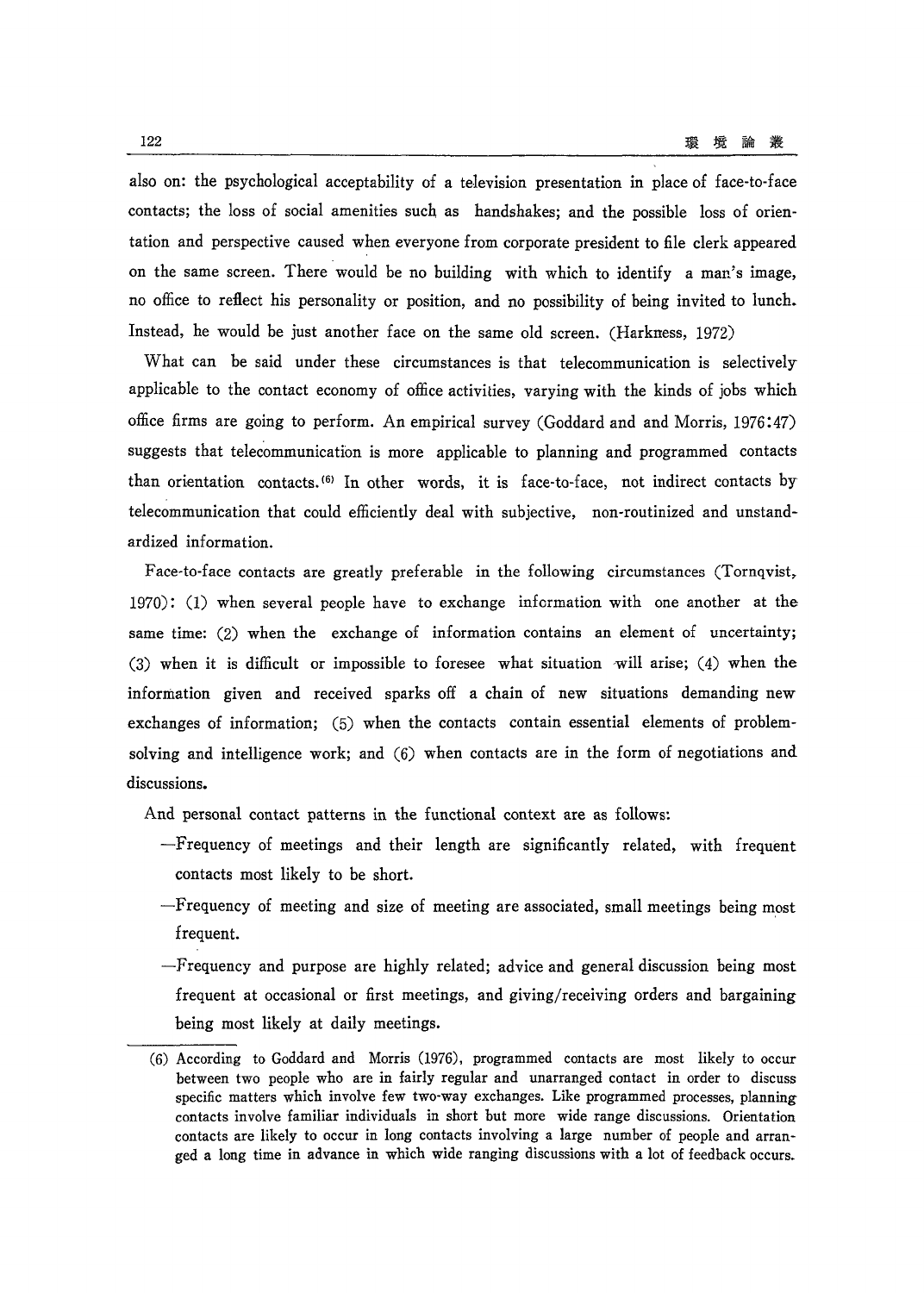- -There is a strong association between length of meeting and extent of pre-arrangement, and a positive correlation between size of meeting and pre-arrangement.
- -Pre-arrangement and purpose are strongly associated, meetings arranged well in advance being more likely for general discussion, bargaining or exchange of information.
- The number of contacts increases with job and income level.

Nevertheless, study of the spatio-temporal aspects of personal contacts in an intra-urban scale has as yet to be undertaken. And, it is this from of investigation that this research purports to attempt.

# Section 3: Research Model-Building

#### 1. Critical viewpoints on urban time and space studies

Previously it was suggesteed that traditional location theory concerned with the emergence and relocation of urban activities including office sectors is not sufficient to understand the spatio-temporal pattern of office activities. Office location is usually decided upon by one or two high level decision makers in ultimate charge of the office. All office workers must adapt themselves to the activity radius and paths defined by (1) the office location. decision made by the decision makers, (2) urban accessibility and utilities, and (3) existing urban structure as a whole.

Furthermore, the quality of life is not the substantive concern of location theory. This research will be about people, but not just about locations. (7) Study of urban space should consider people and their activities, not just the presence of man-made structures.

In this respect, a "descriptive" study of the behavior of office workers appears promising as an alternative to the largely inappropriate existing normative theories of location. (Harvey, 1970). Generally it must be acknowledged, however, that the (descriptive) behavioral approach to urban activities is limited in deriving policy implication. It is difficult to determine whether observed spatial behavior of office workes is optimal for a given spatial structure. Even under these circumstances, they can be used as indicative guides to shape spatial structures in a more efficient and livable way, if more realistic patterns of spatial choices are found through behavioral studies. Disappointingly, few studies from the behavioral perspective exist of intraurban information flow.

<sup>(7)</sup> Human cause in urban studies is eloquently represented by Hagerstrand (1970).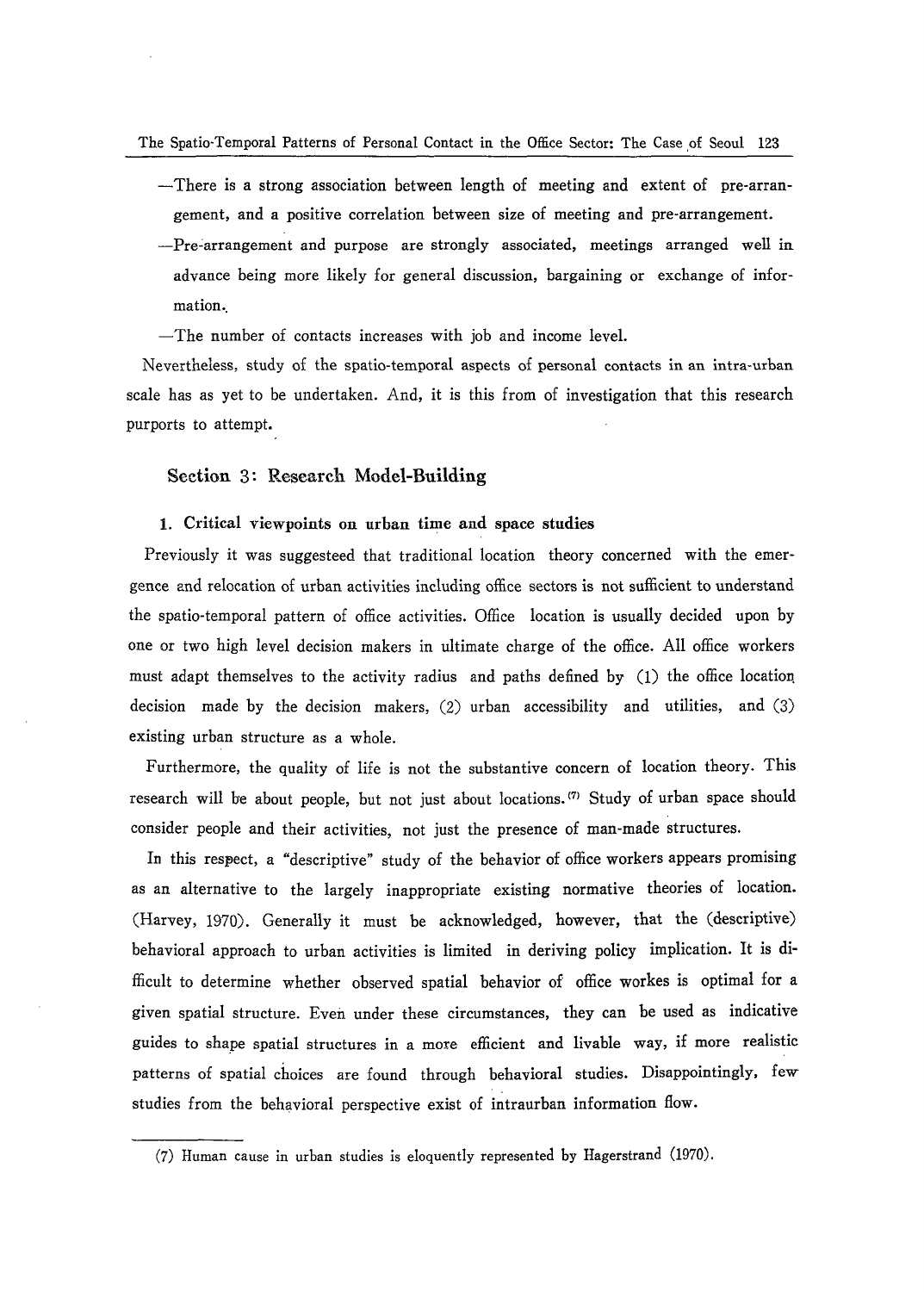Secondly, no study except for one recent publication<sup>(8)</sup> has been made of the spatiotemporal context of information exchange by presonal contact. If ·this kind of study were to be done it could provide significant clues to specify, among other things, employment multiplier effect of office jobs. From the development perspective, office jobs make use of urban agglomeration economies and, therefore, have more rigorous constraints in time-use and space-use than manufacturing jobs, Rigorous coupling constraints make around-the-clock multi-shift of office jobs scheduling hard to realize.

Urban actiivities like office work occur in a space-time continum. No time had ever been utilized without also using it in some place. No place has ever been used without also using it some hours of the day. Space and time together form the container of urban activities. Several attempts have been made to deal with urban activities in both spatial and temporal contexts. A common practice in geography of collapsing the time dimension into space dimensions may simplify spatial analysis but as a result, ignore what Nystuen (1963) had called "space-time tension": "when time is short, space is conserved. When an activity has a deadline associated with it, congestion in space is likely."

Amdng existing theories, the space-time budget study appears to be most closely related to this present research effort concerned with the spatio-temporal aspects of office jobs. The space-time budget study is a logical extension of time-budget study carrying out a systematic record of a person's use of time over a given period. (Anderson,  $1971$ ). The latter describes the sequence, timing, and duration of the person's activities. The former includes the spatial coordinates of activity in addition. However, it does not provide any clue as to how an office worker might go about getting together with his contact counterarts, primparily because the space-time budget approach treats people in an atomized way. Furthermore, it says nothing about how and to what extent a contact would restrict his subsequent job schedule and, possibly, the rest of his daily life. (9)

<sup>(8)</sup> The study is based *oj.* "time-geographic model": Olander, Lars-Olof and T. Carlstein, "The Study of Activities in the Quarternary Sector," T. Carlstein, D. Parkes and N. Thrift (eds.), *Human Activity and Time Geography,* New York: John Wiley, 1978.

<sup>(9)</sup> The fact that undertaking of a job by the individual constrains his next jobs over the timespan of day, week or year draws appropriate attention from Hagerstand and his fellow Lund study group. He summarizes some basic conditions affecting human life and, consequently, society. These are: (1) the indivisibility of the human being; (2) the limited length of each human life; (3) the limited ability of the human being; (4) the fact that every task (or activity) has a duration; (5) the fact that movement between points in space consumes time; (6) the limited packing capacity of space; (7) the limited outer size of terrestrial space; and (8) the fact that every situation is inevitably rooted in past situations. (Hägerstrand, 1975)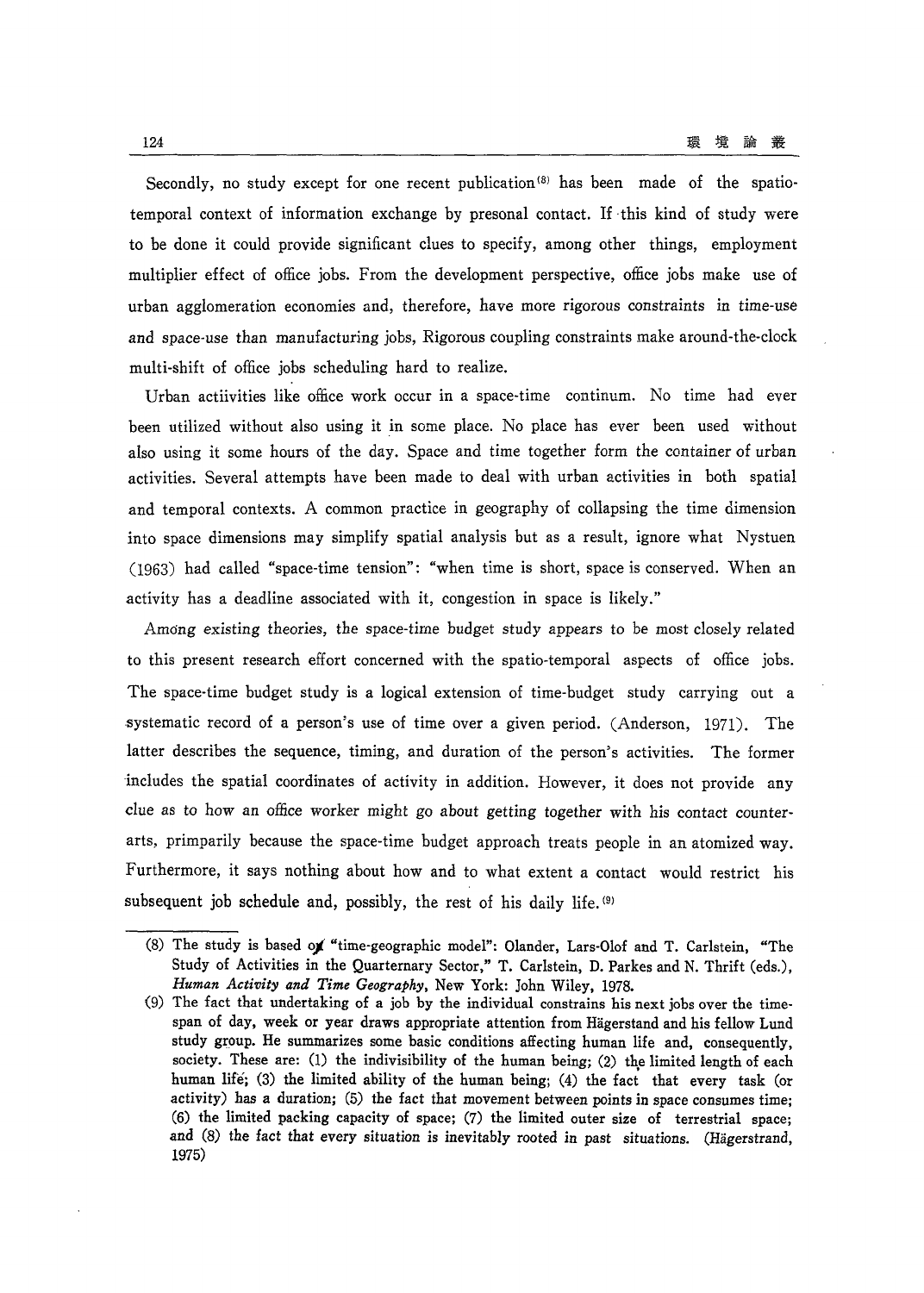The Spatio-Temporal Patterns of Personal Contact in the Office Sector: The Case of Seoul 125

The drawbacks of the space-time budget study mentioned above are resolved particularly in the time-geographic studies by Hägerstrand and his fellow researchers. (Carlstein et al, 1978; Pred, 1977). The perspective seems instrumental in revealing the quality of life in regard to urban activities. (Hagerstrand, 1974). Major concepts from this perspective will be introduced later in a discussion of a research model for this study.

#### 2. General framework of analysis

The behavioral approach this study will adopt is concerned with how individuals adapt spatially and temporally to the existing set of constraints in order to satisfy their preferences in the short run. In this model, the influence of spatial structure on spatial behavior is more important than the converse. The reasons are:  $(1)$  the central business district is rarely a direct response to the types of activity patterns currently displayed by office workers for historical, institutional and other reasons; (2) it takes a long time, say, several decades for spatial structure to change. Therefore, rather than emphasizing their formative influence upon spatial structure, it may be more useful to study how activity patterns are themselves shaped by existing environments. In the long run, however, the study can be used to guide the fundamental and continuing task of planning aimed at making urban structures better fitted to the activity patterns of office workers.

The conceptual framework of this research paradigm presupposes patterns of behavior resulting from the subjective decision-making of office workers on one hand, and a particular set of constraints on the other. The intentional behavior and the constraints then interact to bring about a culturally transmitted spatio-temporal pattern of office activities. (10) (Shapcott and Steadman, 1978).

As implied in the above discussion, a research model (Figure 1) can be derived for this research investigation. An elaboration is made as follows.

(a) Intentional behavior: opportunity seeking

Individual spatio-temporal behavior seeks opportunities regardless of the set of constraints faced by the individual. (Cox, 1974). The following intentional behaviors observed in office workers appear worthy of note:

(1) behavior to maximize the reliability of business information, and to attempt to gain

<sup>(10)</sup> The cultural patterns of office activities can be alluded to as "world three" of "objective knowledge" by Popper (1972). The "world three" of a cultural product results from the interaction between the subjective "world two" of minds and the "world one" of material objects and physical environment. It, once produced. acquires a certain autonomy and a degree of relative independence from the thoughts and actions of individuals.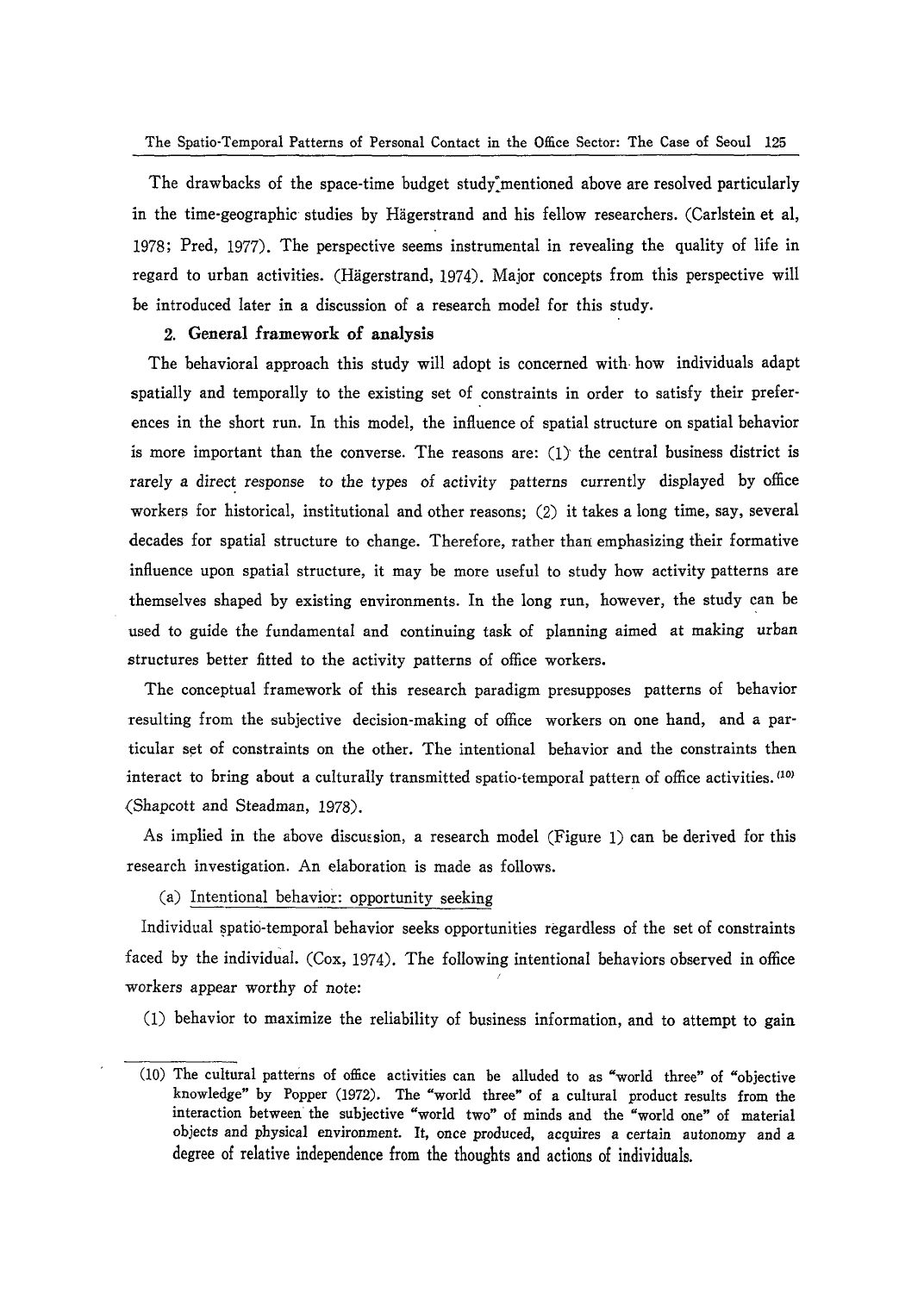the immediate feedback of information handling; and

- (2) habitual choice behavior where behavioral inertia persists. In so far as personal contact is proved as a reliable means to get dependable and immediate information and as being effective in negotiation by past experiences, office workers are unlikely to change the present communication channel to other modes of information handling.
	- (b) Constraints

Location choices in the real world are made with respect to a particular configuration of constraints. Hagerstrand's time-geographic perspective provides a substantial base for the discussion of the constraints which office workers experience in their daily life. On the premise that every human activity is time-and space-consuming, Hagerstrand's framework



\* Solid line represents on-the-job daily lives of office workers, and dotted line represents their off-the-job daily lives.

is concerned with how each individual satisfies needs and wants. Each individual uses his time resources over space while participating in production, consumption, and social and family activities.

As such, office workers conduct their jobs while stopping at their home office stations or moving to other functionally related office stations over given time (Fig. 2). But, office workers' freedom to move from station to station, or from one desired activity to another, is often limited by many constrictions. Time-geographic model can be brought to systematically describe or visualize various constraints imposed on activity choices open to office workers. Three constraints are identified as worthy of consideration: capability constraints, authority constraints, and coupling constraints.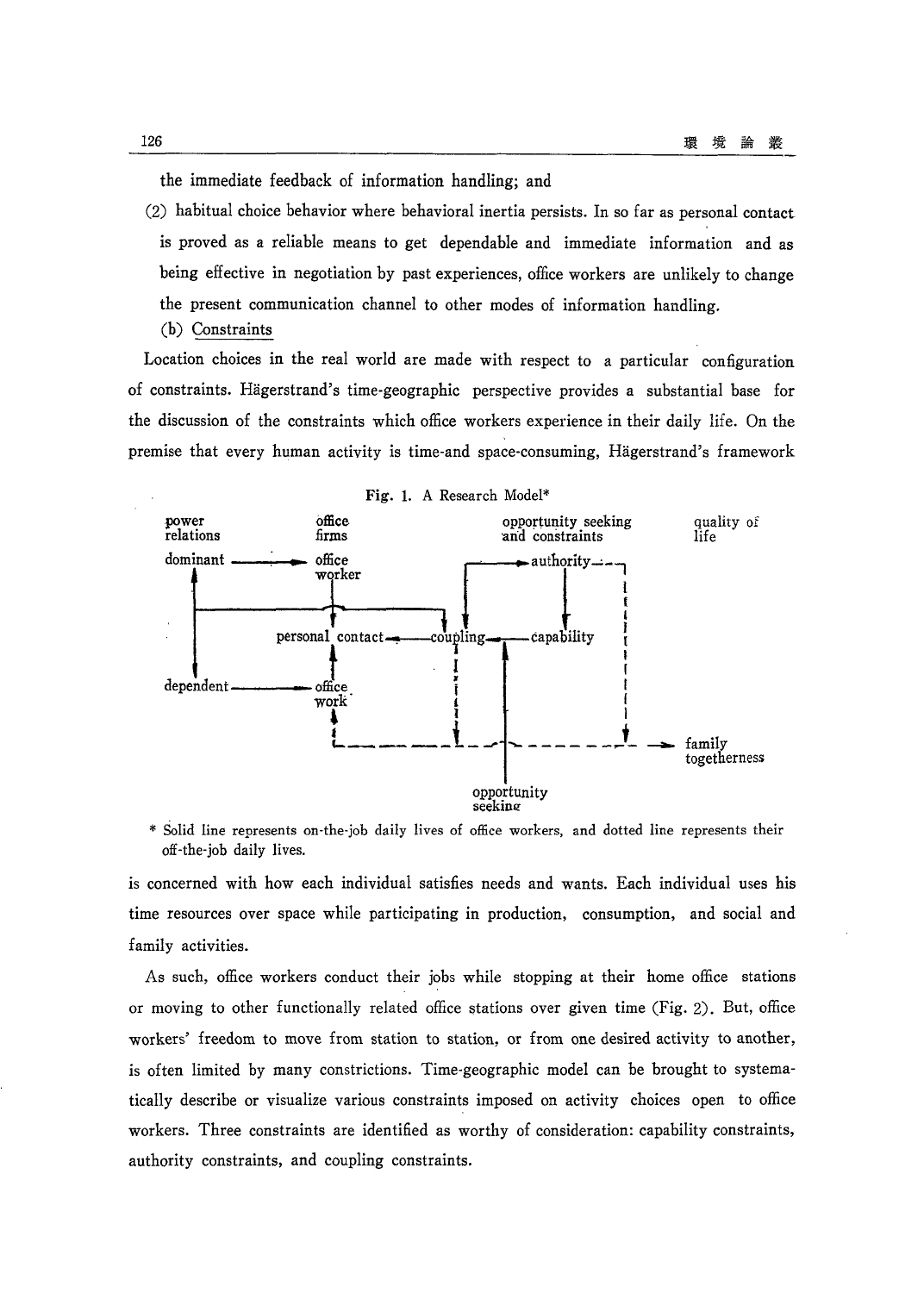#### Capability constraints

Capability constraints limit the individual through both her biological needs (i.e., sleeping and food), and the tools and technology (i.e., transport and communication conveniences) she can command. Their spatio-temporal boundary would be limited to the extent that office workers experience capability constraints.

# Coupling constraints

Coupling constraints refer to where, when, and for how long the individual must join other individuals (or objects) in order to form production, consumption, social and miscellaneous activity bundles. As\_ indicated before, this study is primarily concerned with coupling constraints experienced in personal contacts between office workers. Office workers' daily job paths for personal contact must coincide in space and time during meetings. As a result, the participating office workers in the meetings become inaccessible, both to other activities, and other people and locations. Time-geographic models enable the coupling constraints to be visualized as in Fig. 2 and 3.

#### Authority constraints

Authority constraints address themselves to limitations on the action possibilities within time-space domains through general rules, laws, economic barriers, and power relationships. These determine who does or does not have access to specific times to do specific things.<sup>(11)</sup> (Pred, 1977). For instance, the government sectors formally regulate the private industries and firms in such state-capitalistic countries as Korea. Correspondingly, this fact leads to the dependency of the private sectors on the authority of the public sectors in the former's daily office activities, as hypothesized earlier.

#### **Section 4: Research Design**

# 1. Research agenda

Answering the following questions is pertinent to testing the hypotheses spelled out earlier.

a. What is the functional linkage patterns of each study firm with outside organizations? -The first job of this research is to find the functional communication linkages of the office firms being studied with external office sectors. Major external office sectors with

<sup>(11)</sup> Taking an example for the case, the curfew hour system, which the central government of Korea has been for long imposing on the general public, puts restriction on the spatiotemporal boundary of their daily lives.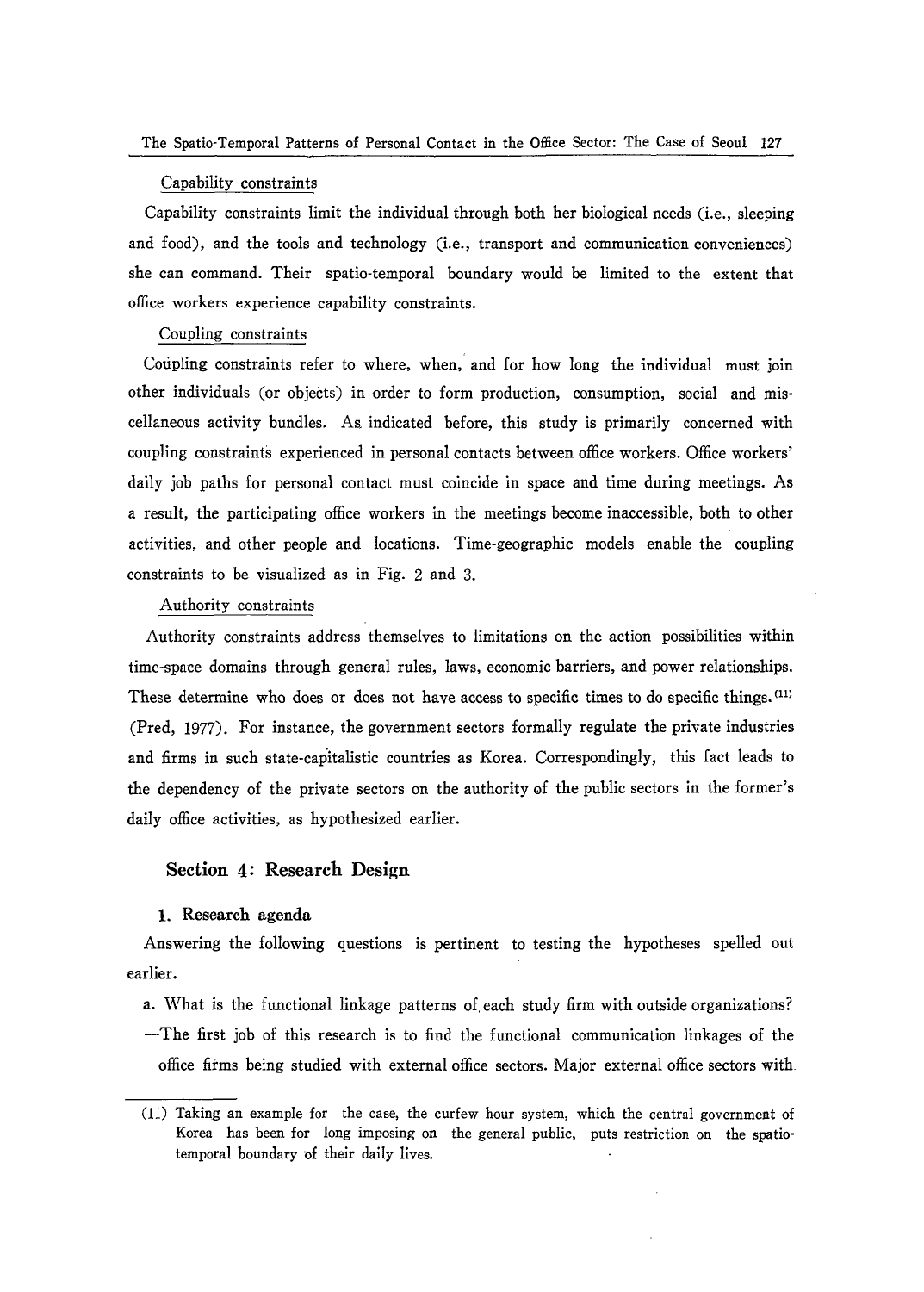

Fig. 2. Some basic concepts of Hagerstrand's time-geographic model. *r* represents an area, and *t* designates time. An office worker (B) describes a path consisting of visits at "stations"  $(S_1$  and  $S_2)$  which are the home office buildings of A and B, respectively, and movements  $(f)$  between them.  $f$  represents capability constraints in that the office worker uses a certain amount of time to overcome the distance between  $S_1$  and  $S_2$  by transport modes available to them. "Meeting" and "Phone call" indicate coupling constraints. After Hägerstrand (1970:14).



Fig. 3. If individual A is a senior government bureaucrat, for instance, and B as a private firm's office worker to see him, B in turn becomes inaccessible to C (say, B's subcontractor) during that time plus the time for travel  $(t_1)$ . C then adapts the time of his meeting with B around  $t_2$  and  $t_3$ . After Carlstein et al(1978:207).

which the study firms are presumed to be associated are: the central and local governments; private business firms either competitive or complementary; specialized socioeconomic institutions such as banks and trader's associations; and professional consulting firms.

- b. For what purpose do face-to-face contacts take place?
- -Specific kinds of tasks performed by personal contacts will be identified.
- c. When and how long does each of the personal contacts occur?
- -The time-zone where personal contacts take place is related to the quality of office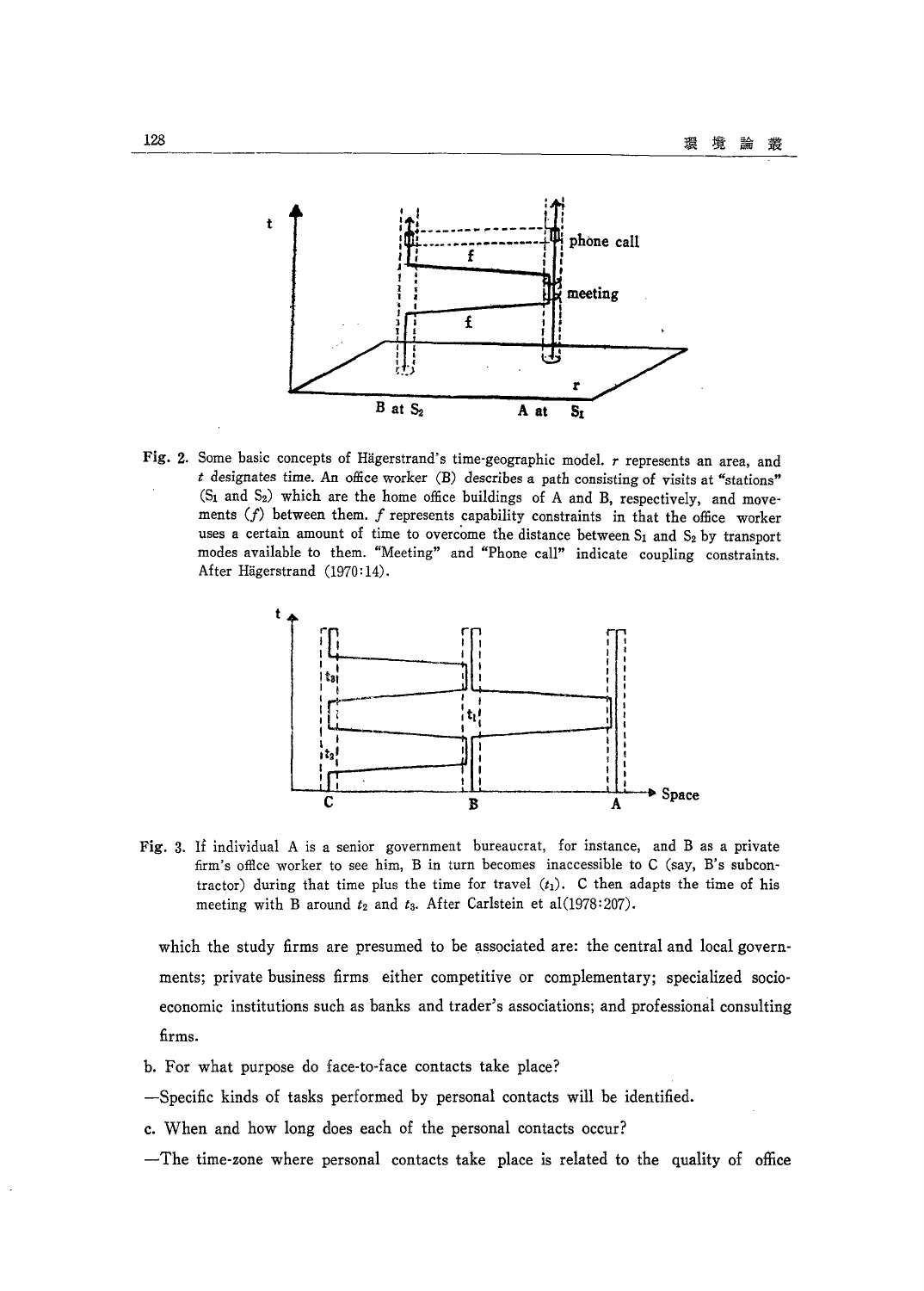- workers' lives. The duration of personal contact might disturb their regular office hours. Time consumption for trip making, contact proper, and queuing to see contact counterparts will be examined. Though it must be specified in further detail, it might be assumed that higher-ranking office workers take less queuing time in seeing their counterparts even in circumstances where the contact is not arranged in advance.
- d. How are face-to-face contacts arranged?
- In line with Korean custom personal contacts with no prior arrangement might be attempted more often than not, partly because of a traditional custom that considers a phone call to a senior of powerful counterpart as being impolite.
- e. How is accessibility furnished?
- -Transport means for personal contacts will be revealed.
- f. To what extent can face-to-face contacts be satisfactorily substituted by telephone or other electronic telecommunication systems?
- -The substitution of telecommunication for transport is increasingly possible in the technological sense. Psychological response to the widespread use of telecommunication in the present and future will be questioned.

#### 2. Survey tools

Testing of the hypotheses and visual presentation of the spatio-temporal behavior of the office sector under this study will be furnished by two survey tools: contact diaries and questionnaires. A major portion of the survey will depend on the contact diary, which has been proven as a valid means to survey communication linkages in previous research.

(Tornqvist, 1970; Goddard, 1973; Cullen and Phelps, 1975)

Contact diaries can provide the following information: (1) daily frequencies of external personal contact;  $(2)$  overall time consumption, and trip and queuing time for personal contact; (3) time-zone and place of personal contact; (4) job categories and ranks of contact office workers; (5) means for the arrangement of personal contact; (6) business purposes for personal contact; (7) number of counterparts at each contact; and (8) trip modes for personal contact.

As normally used for behavioral study, questionnaire survey will be adopted to identify the attitude of office workers in regard to their office jobs in general and daily schedule. The survey will be designed to provide: (1) what the contact diary fails to furnish, and (2) clues indicative of verbal qualitative interpretations of the diary.

#### 3. **Data collection**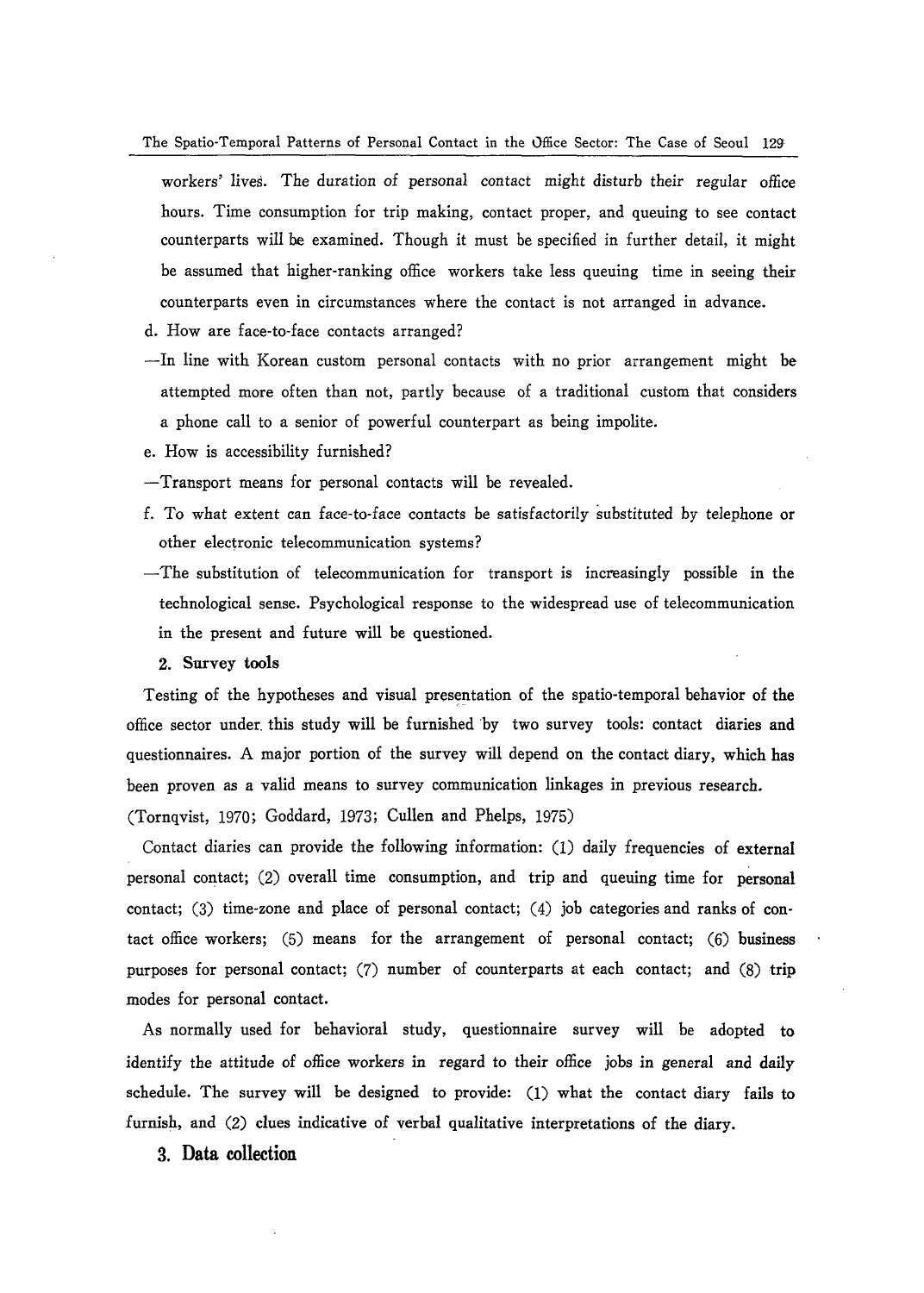#### (a) The place of data collection

This research will be focused on "general trading company" as the place of data collection, because all employees are involved in office-based administrative jobs. The company is commissioned and licensed by the central government to accelerate the export drive and increase the competitiveness of domestic industries in foreign markets. The general trading company is primarily concerned with export business. The government, in turn, provides the company with preferential incentives in tax, finance, and domestic market shares. In fact, the company is multi-plant, multi-regional and multi-national. The company is a parent company of several subsidiary firms and plants located in various parts of the country, and has a minimum of 15 overseas branch offices as required for a qualification as a general trading company by the government. As of this date, there are 13 general trading companies.

Significant characteristics of the company address the importance and validity of this research. From the standpoint of economy, the booming economy of Korea is greatly owing to its export economy, of which the share amounts to about 40 percent of her GNP in the last year. Thirty-six percent of the total export was carried out by the trading companies in 1977.

From the viewpoint of employment, the expanding number of office workers in today's Seoul has been much attributed to flourishing job opportunities created by general trading companies. These new office jobs are most attractive, because of higher salaries and desirable fringe benefits, to both college graduates as well as white collar workers wishing to change their future careers from such seemingly slow-to-expand organizations as banks, government bureaucracy, university and press.

In terms of urban systems, office buildings housing the general trading companies and urban services functionally related to them organize the distinct landscapes of downtown Seoul. All the office buildings owned by the companies remain within a radius of one half mile from the civic center. And, trip generation for business purposes amounts to 61. 4 per cent of total daily intra-urban trips by gainfully employed persons (excluding trip generations by students and housewives.) (12) (KIST, 1978)

(b) Sampling of data sources

Out of 13, one or two general trading companies will be chosen for the convenience of data collection. The sample size of data sources would amount to 200-300 office workers

<sup>(12)</sup> Economic Planning Board, *Korea Job Classification Manual,* Republic of Korea, 1974.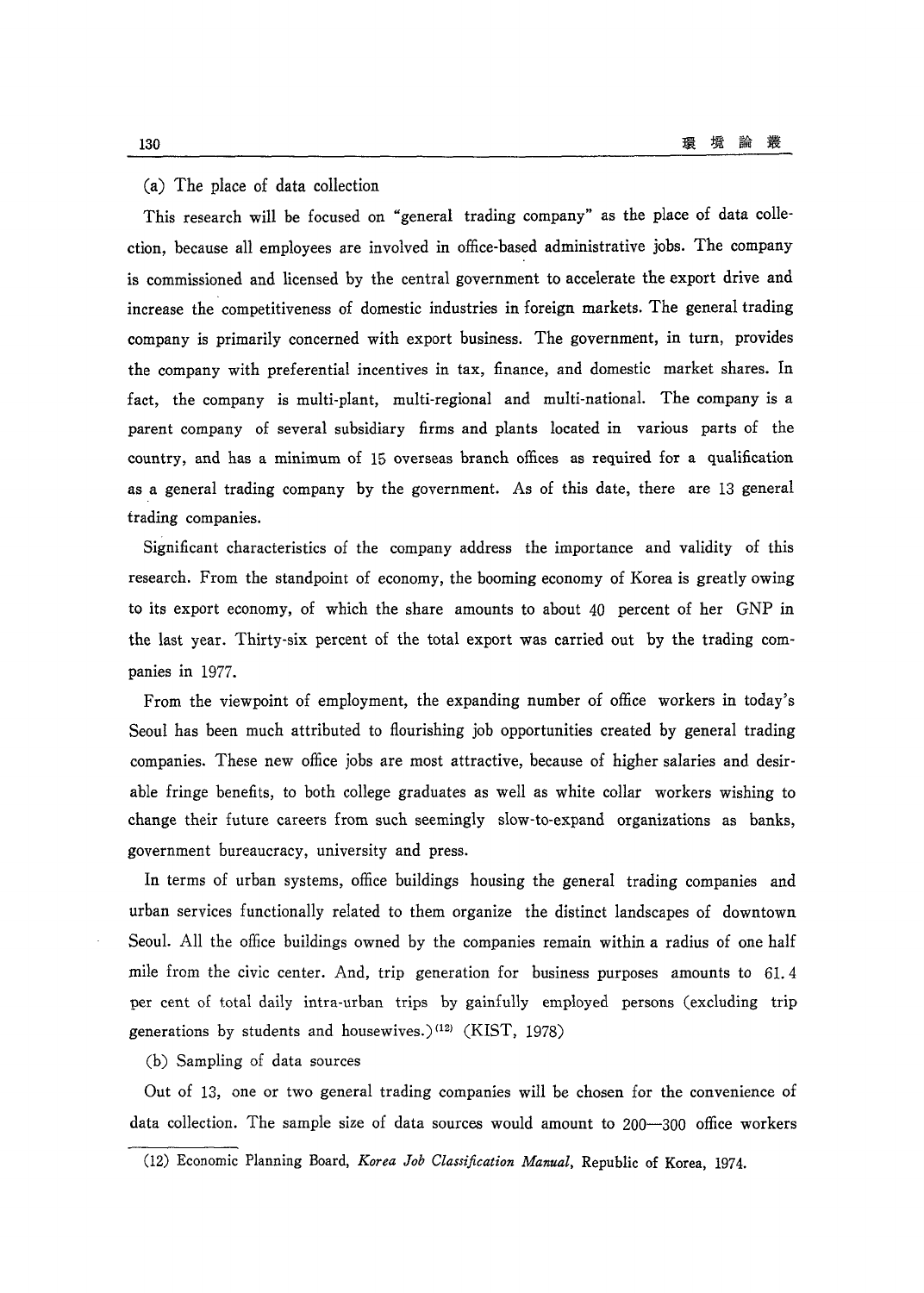in total. The sample is also stratified according to the two dimensional classification system for salaried employees, where horizontal classification is according to the type of work or function and vertical classification<sup>(13)</sup> depends on the total demands of the job or the degree -of difficulty.

Data collection will be limited to external contacts. Contacts within the same office firms will not be included in the investigation. In all cases the investigation period for the contact diary survey would be one week usually the period Wednesday through Friday.

#### (c) Analysis

I will compile descriptive statistics from the data collected in the course of the contact .diary and questionnaire surveys and use this information to test the hypotheses spelled out earlier. Primarily, I will be looking for indications of distributions which either validate or invalidate the 95 percent confidence interval. It may be alternatively lowered to a certain extent on the grounds that this research addresses not so much a rigorous evalu ation of social theory as a suggestion of policy implications  $(14)$ 

# **Section 5: Policy Analysis**

Office activities suddenly became a crucial subject for Korean policy studies, immediately after the central government announced a dramatic decision on the establishment of a new capital city in 1976. It was known that the decision aimed at balanced spatial development and stability in domestic geo-politics. That the office activities of the central government administration would be moved to the new capital city now under design has recently been announced. They go to a site about 100 miles south of Seoul.

The government plans do not include corporation headquarters in the move, however. This planning decision has caused the Seoul municipal government to worry about possible .shrinkages of the urban economy's efficiency due primarily to the prospective spatial separation of the close functional connectivity of private activities with the central government. Since an understanding does not exist as to what the contact costs and structures of Seoul look like, urban planners cannot be sure of their predictions on how and to what extent the office activities or corporation headquarters mayor may not be affected by the

<sup>(13)</sup> Disproportional stratified sampling will be applied to make meaningful comparisons between a fewer population of high-ranking office workers and a larger population of low-ranking office workers in the pyramid-shaped structure of an organization.

<sup>(14)</sup> There is a considerable concern with the distinction between statistical significance and substantive significance in evaluation researches of social problems. Berk and Rossi (1977).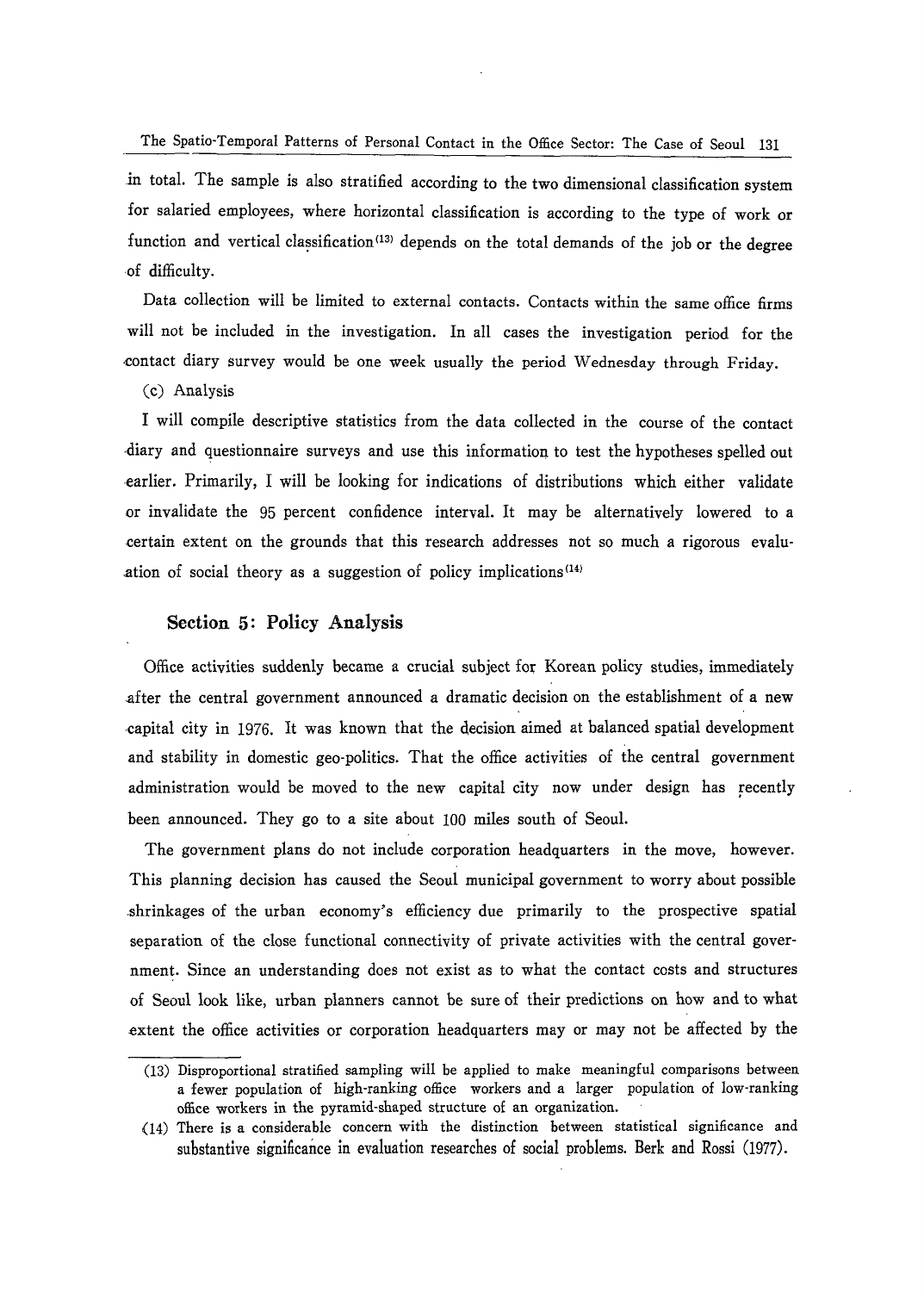move of the government.

Under these circumstances, first of all, this research can fill in the above-mentioned information gap. Second, the understanding of office activities in the spatial and temporal context within the . Seoul metropolitan region can be used to plan its internal urban structure so as to fit the activity patterns of office workers in the coming era of a postindustrial society and a sharing of administrative functions. Third, if validated as hypothesized, the crucial power relationship between the public and private office activities will be introduced as a planning concept that is valid for the design of the new capital city.

Otherwise, if Seoul continues into the future as it is and the new capital city does not go ahead, the findings of this research will reveal the effectiveness of location of business firms in terms of personal contact generated. Also, evaluation on the quality of office workers' lives will be taken into account a part of a growing awarenesss of social policy issues.

# Appendix: Literatures by Topic

#### I. Information Industry

- Gottman, Jean (1970), "Urban Centrality and the Interweaving of Quarternary Activities," *Ekistics,* Vol. 29, 322-32.
- Meier, R.L. (1970), "Creating Japan's Information Industry," *Ekistics,* Vol. 29, 332-3.

# II. Urban Power Dynamics

- Friedmann, John. (1975), "Spatial Organization of Power in the Development of Urban Systems," in J Friedmann and W. Alonso (eds.), *Regional Policy,* Cambridge: MIT Press, 266-306.
- Harvey, David (1973), *Social Justice and the City,* Baltimore: Johns Hopkins Univ. Press. III. Urban Time-Use and Space-Use
- Alexander, C. (1966), *The City as a Mechanism for Sustaining Human Contact,* Institute of Urban and Regional Development, Berkeley, Working Paper No. 50.
- Carlstein, Tommy et. a1. (1978), *Human Activity and Time Geography,* London: Edward. Arnold.
- Chapin, F. Stuart Jr. (1974), *Human Activity Patterns in the City,* New York: John. Wiley.
- Cullen, I.G. and E. Phelps (1975), *Diary Techniques and the Problems of Urban Life*,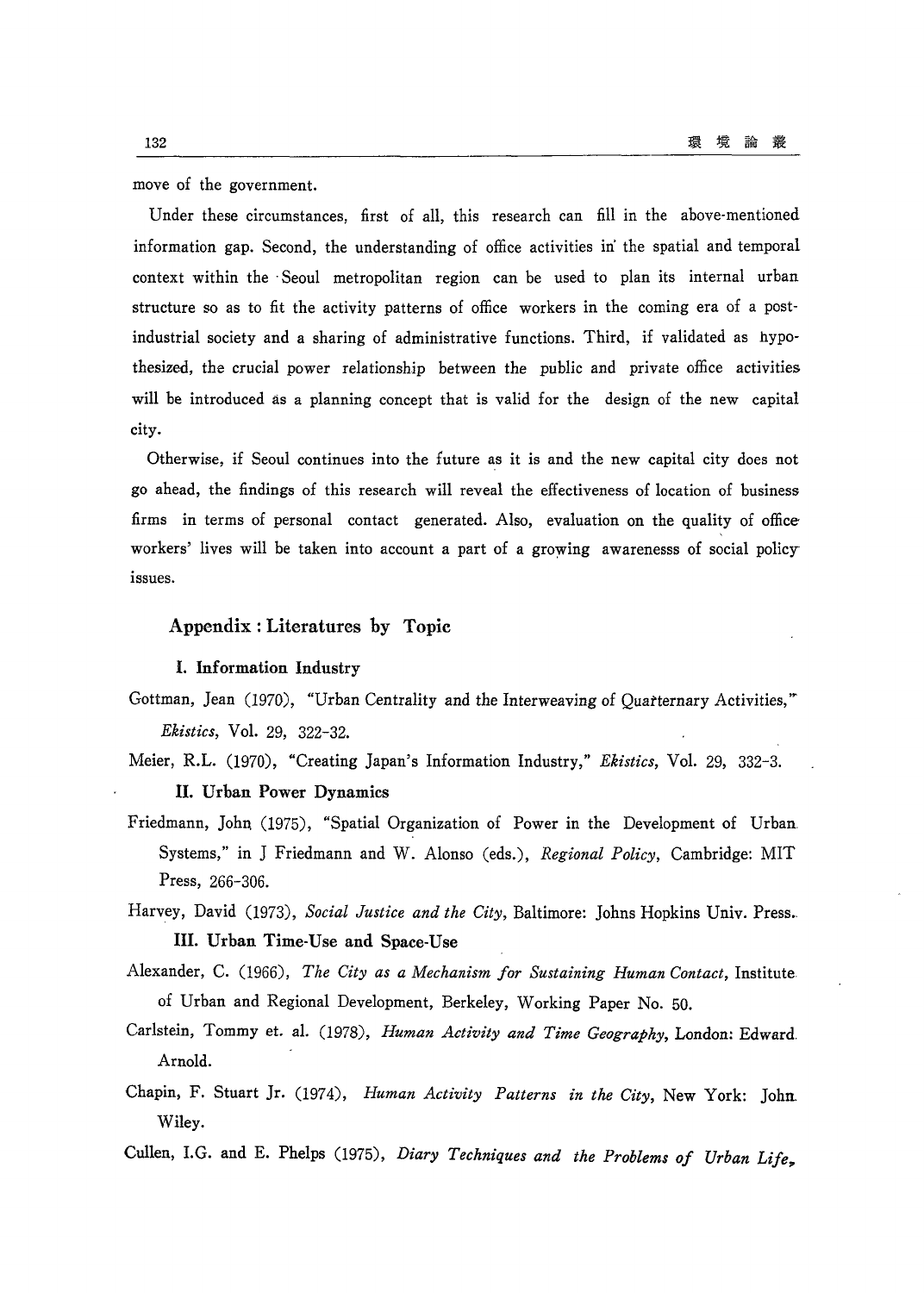The Spatio·Temporal Patterns of Personal Contact in the Office Sector: The Case of Seoul 133

London: Joint Unit for Planning Research, Social Science Research Council Report HR 2336.

Meier, R.L. (1962), *Communication Theory of Urban Growth,* Cambridge: MIT Press.

Melbin, M. (1978), "Night as Frontier," *American Sociological Review,* VoL 43, No. 1, 3-22.

Melbin, M. (1976), "Time Territoriality," Boston University. (mimeo)

- Parkes, D.N. and N. Thrift (1975), "Timing Space and Spacing Time," *Environment and Planning* (A), VoL 7, No.6, 651-70.
- Shapcott, M. and P. Steadman (1978), "Rhythms of Urban Activity," T. Carlstein et al (eds.), *Human Activity and Time Geography,* New York: John Wiley, 49-74.
- Webber, M.M. (1966), "Order in Diversity: Community without Propinquity," London Wingo Jr., (ed.), *Cities and Space*, Baltimore: Johns Hopkins Press, 32-54.
- Wilmoth, David (1973), "Communication Technology and the Future City," *Archetype: Journal of Environmental Technology,* VoL 3, No.1, 26-33.

IV. Office Location Theory and Policy

- Alonso, William (1968), *Industrial Location and Regional Policy,* Institute of Urban and Regional Development, Berkeley, Working Paper No.
- Bannon, M.J. ed. (1973), *Office Location and Regional Development,* Dublin: An Foras Forbartha.
- Burns, L.S. (1977), "The Location of the Headquarters of Industrial Companies: A Comment," *Urban Studies,* VoL 14, No.2, 211-4.
- Evans, Alan (1973), "The Location of the Headquarters of Industrial Companies," *Urban Studies,* VoL 10, No.3, 387-96.
- Goddard, J.B. (1975), *Office Location in Urban and Regional Development,* London: Oxford Univ. Press.
- Hamilton, F.E.I. (1974), "A View of Spatial Behavior, Industrial Organizations and Decision-Making," F. Hamilton (ed.), *Spatial Perspectives on Industrial Organization Making,* New York: John Wiley.
- Manners, G. (1974), "The Office in Metropolis: An Opportunity for Shaping Metropolitan America," *Economic Geography*, Vol. 50, No. 2, 93-110.
- Olander, Lars-Olof and T. Carlstein (1978), "The Study of Activities in the Quartenary Sector," T. Carlstein, D. Parkes and N. Thrift (eds.), *Human Activity and Time Geography,* New York: John Wiley, 198-213.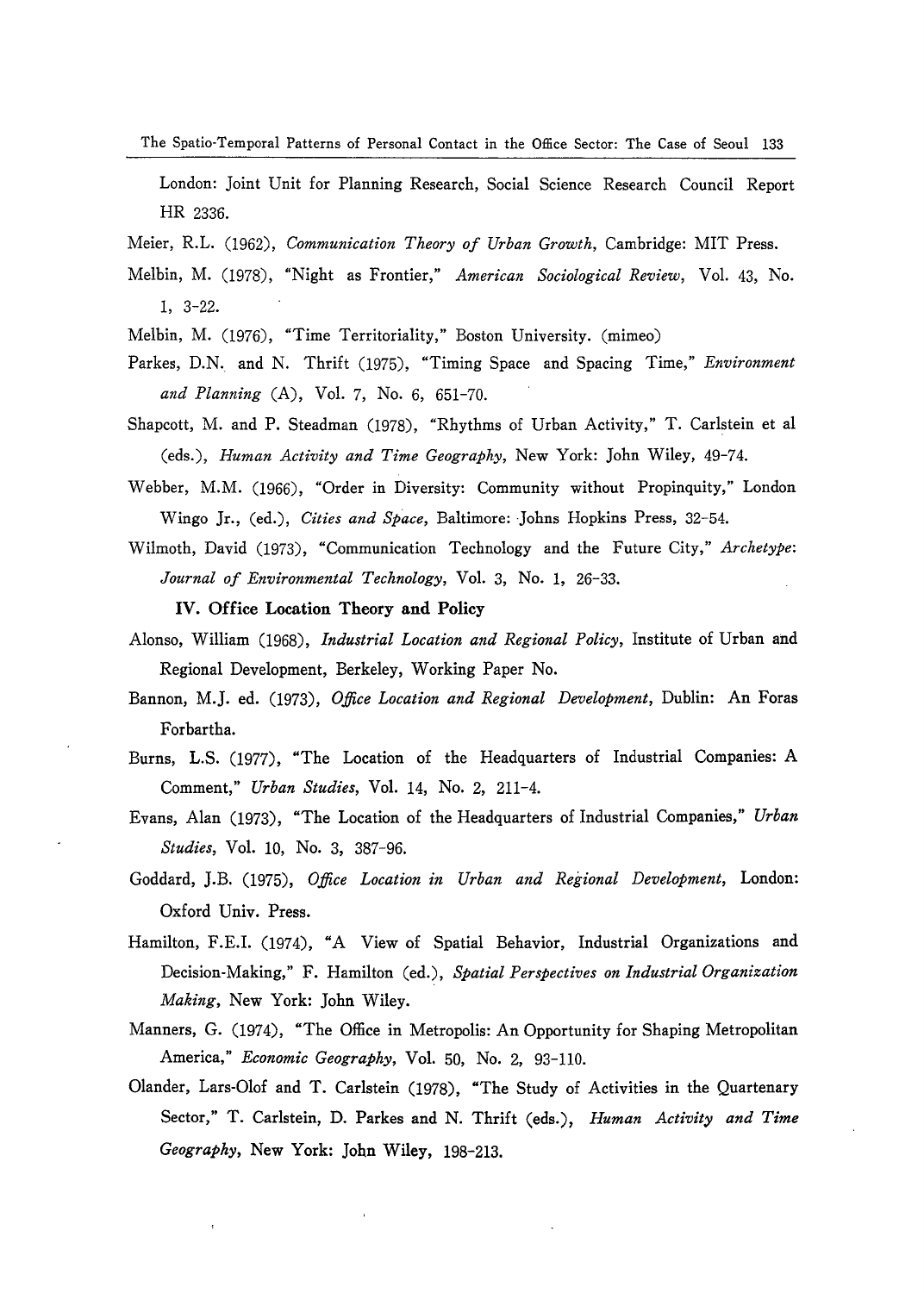Pred, Allan (1977), *City-Systems in Advanced Economies,* London: Hutchinson.

- Rhodes, John and A. Kan (1971), *Office Dispersal and Regional Policy,* Cambridge: The University Press.
- Richardson, Harry (1972), "Optimality in City Size, Systems of Cities and Urban Policy: A Sceptic's View," *Urban Studies,* Vol. 9, No.1, 29-48.
- Steed, G.P.F. (1971), "Changing Processes of Corporate Environment Relations," *Area,*  Vol. 3, No.4, 207-1l.
- Thorngren, B. (1970), "How Do Contact Systems Affect Regional Development?" *Environment and Planning,* Vol. 2.
- Tornqvist, Gunnar (1970), *Contact Systems and Regional Development,* Lund Studies in Geography Ser. B. Human Geography, No. 35, G.W.K. Gleerup.
- Tornqvist, Gunnar (1973), "Contact Requirements and Travel Facilities: Contact Models of Sweden and Regional Development Alternatives in the Future," A. Pred and G. Tornqvist, *Systems of Cities and Information Flows: Two Essays,* Lund Studies in Geography Ser. B. Human Geography No. 38, G.W.K. Gleerup, 85-12l.
- Tornqvist, Gunnar (1977), "The Geography and Economic Activities: Some Critical Viewpoints on Theory and Application," *Economic Geography,* Vol. 53, 153-62.
- United Kingdom (1973), *A Review of the Possibility of Dispersing More Government Work from London* (The Hardman Report), London: Her Majesty's Stationery Office, Cmnd. 5322.

Watts, H.D. (1972), "Giant Manufacturing Corporations," *Area,* Vol. 4, No.4, 262-73. Webber, M.M. (1964), "The Urban Place and Nonplace Urban Realm," M. Webber (ed.), *Explorations into Urban Structure,* Philadelphia: University of Pennsylvania Press, 79-153\_

#### V. Communication Linkages

- Goddard, J. (1973), *Office Linkages and Location: A Study of Communications and Spatial Patterns in Central London,* London: Pergamon.
- Goddard, J. and D. Morris (1976), *The Communications Factor in Office Decentralization,*  London: Pergamon Press.
- Wilmoth, David (1974), "Communications in the Urban System," *Journal of the Proceedings of the Ecological Society of Australia,* Vol. 8, 211-230.

#### VI. Trade-Off Between Transport and Telecommunication

Harkness, R. (1972), "Communications Substitutes for Intra-Urban Travel," *Transportation*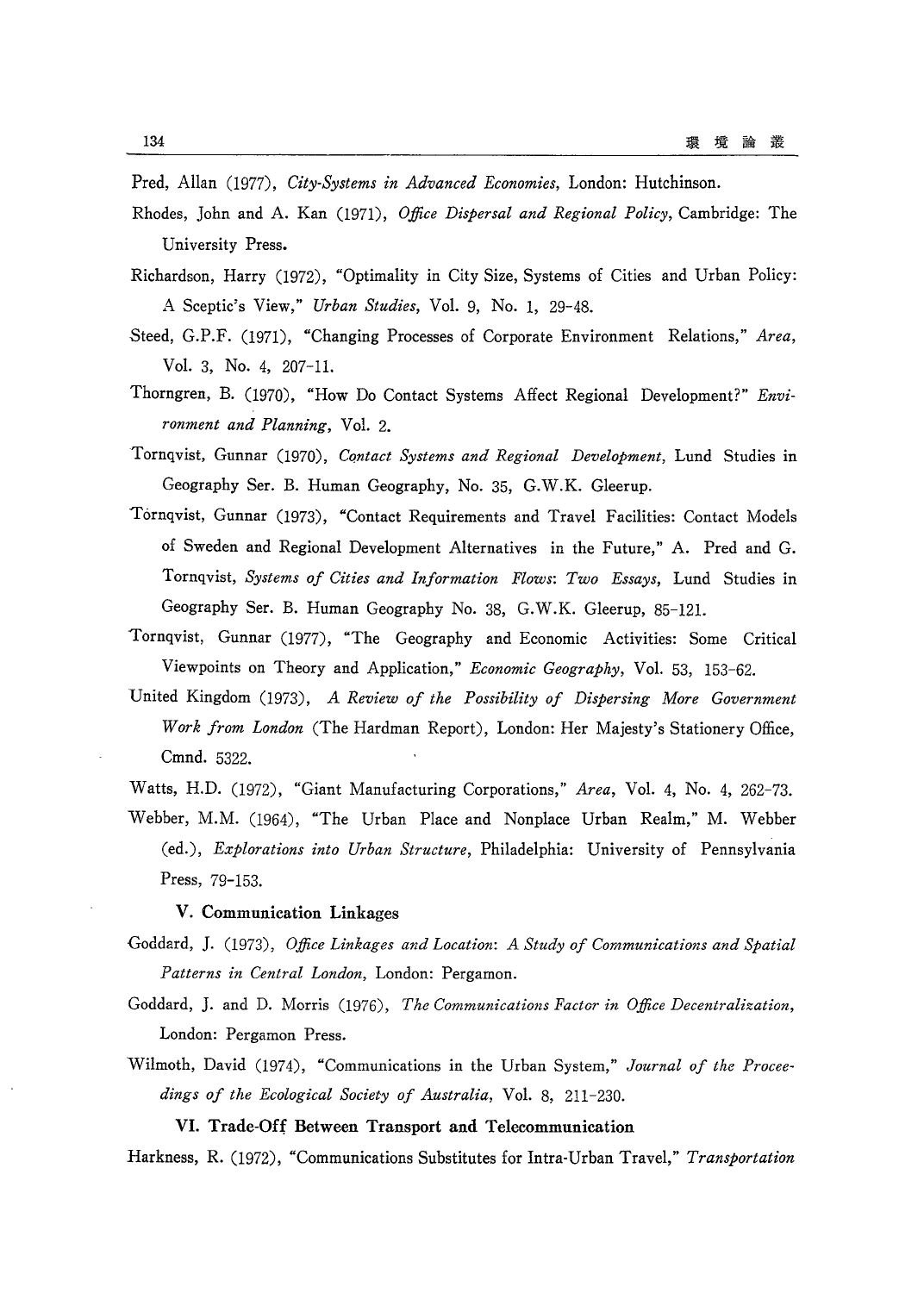The Spatio-Temporal Patterns of Personal Contact *in* the Office Sector: The *Case* of Seoul 135

*Engineering Journal, 585-98\_* 

- Lopez, D. and P. Gray (1977), "The Substitution of Communication for Transportation -A Case Study," *Management Science,* Vol. 23, No. 11, 1149-60.
- Nilles, J.M- et. al. (1976), *The Telecommunications-Transportation Trade-off,* New York: John Wiley.

# VII. Behavioral Approach in Spatial Study

- Anderson, ]. (1971), "Space-Time Budgets and Activity Studies in Urban Geography and Planning," *Environment and Planning,* Vol. 3, 353-68.
- Berk, R. and P. Rossi (1977), "Doing Good or Worse: Evaluation Research Politically Reexamined." M. Guttentag and S. Saar (eds.), *Evaluation Studies Review Annual,*  VoL 2, 78-90.
- Buttimer, Anne (1969), "Social Space in Interdisciplinary Perspective, *Geographical Review,* Vol. 59, 417-26.
- ,Chombart de Lauew, Paul-Henry (1963), "The Social Sciences, Urbanism and Planning," *International Journal of Comparative Sociology,* Vol. 4, 19-30.
- Cox, Kevin (1974), "The Behavioral Revolution in Geography: Definition and Evaluation," *Geographical Perspective,* Vol. 34, 41-50.
- Harvey, D. (1970), "Behavioral Postulates and the Construction of Theory in Human Geography," *Georgraphia Polonica,* Vol. 18, 27-45.
- Janelle, D.G. (1968), "Spatial Reorganization: A Model and Concept," *Annals of the Association of American Geographers,* Vol. 3, 75-80.
- Nystuen, J.D. (1963), "Identification of Some Fundamental Spatial Concepts," B. Berry and D. Marble (eds.), *Spatial Analysis,* Englewood-Cliffs: Prentice-Hall, 35-41.
- Popper, Karl (1972), *Objective Knowledge: An Evolutionary Approach,* Oxford: Claredon.
- Pred, Allan (1967), *Behavior and Location: Part* 1, Lund Studies in Geography, Ser. B. Human Geography, Vol. 27, 1-65.

#### VIII. Time-Geography

- Carlstein, T.,D. Parkes and N. Thrift (1978) eds. *Human Activity and Time Geography,*  New York: John Wiley.
- Hagerstrand, T. (1970), "What About People in Regional Science?" *Papers and Proceedings of the Regional Science Association,* Vol. 24, 7-21.
- Hägerstrand, T. (1974), *The Impact of Transport on the Quality of Life*, Lunds Universitets Kultur Geografiska Institution, Rapporter och Notiser, Vol. Ie.